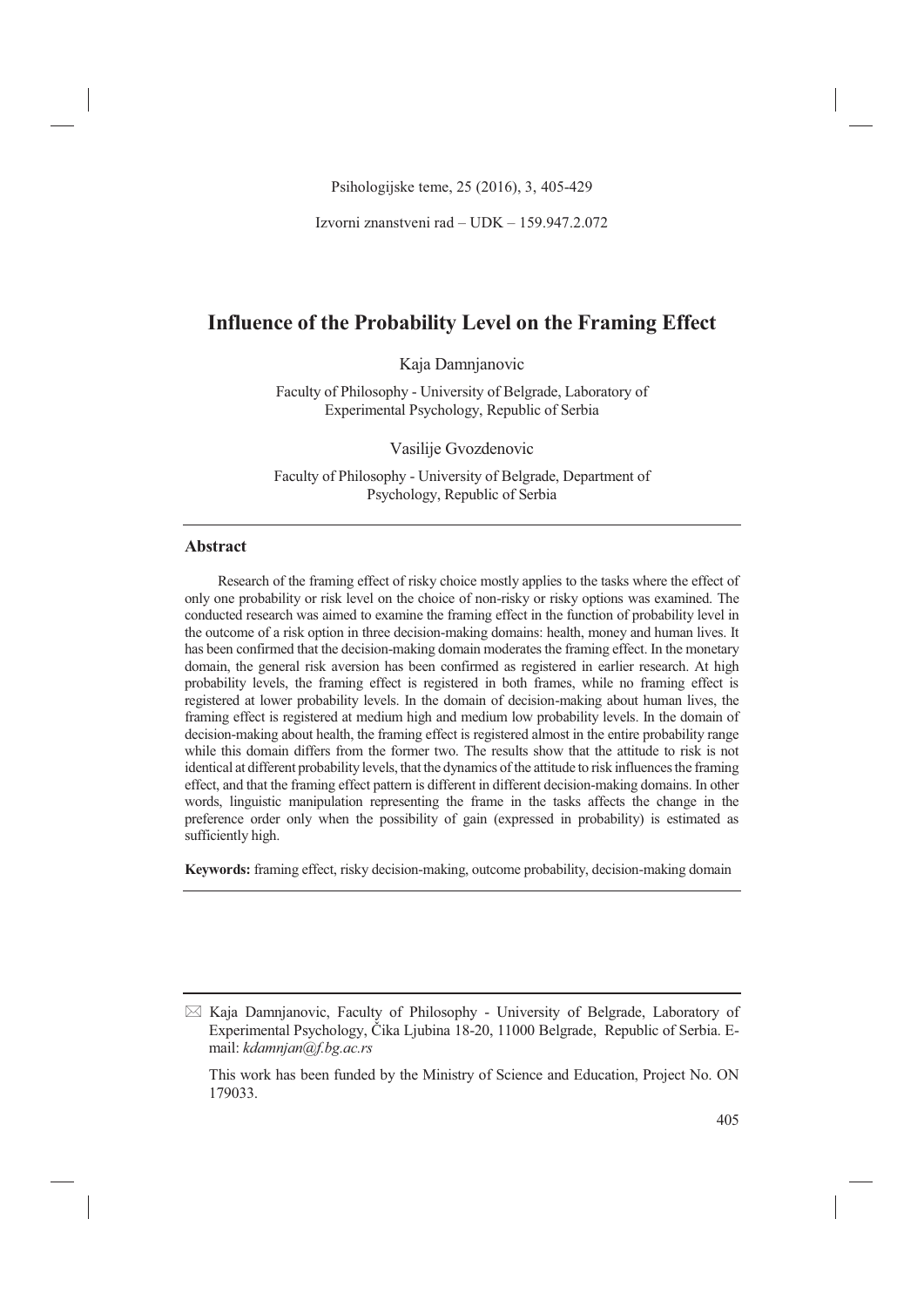#### **Introduction**

*The framing effect* exists when different descriptions of formally identical decision outcomes lead to different choices – the change in the framing effect also leads to the change in the decision maker's preference order (Tversky & Kahneman, 1981). Whether we will describe option outcomes to the decision maker (DM) by emphasising positive aspects ("a half-full glass") or negative aspects ("a half-empty glass") can affect not only the final decision but also the DM's attitude to risk. Decision-making in risk conditions refers to decision-making problems, where the subject has the task to choose between two above-mentioned options of the same (expected) values which are distinguished by riskiness: the first option is non-risky (safe) while the second is risky. Each option can be framed: when we emphasise positive outcome aspects in the description of a situation, we use the positive frame (e.g. *90% people survive*), and when we emphasise unfavourable aspects of the same outcomes (*10% people die*), we use a negative frame. Such language manipulations in descriptions of possible outcomes are called *the frame* whereas the empirical phenomenon which is the consequence of these different descriptions is *the framing effect*. It is important to point out that in the task of risky decision-making there is no single normatively correct choice. In other words, in the decision-making theory it is not relevant whether the DM prefers a safe or risky option of the same expected values, but that he remains consistent in his/her own choice regardless of the way in which we presented the options.

The risky option contains information about net values and probabilities of favourable and unfavourable outcomes. In these tasks, the frame is placed on both options so that in a typical experiment there are four different possibilities: two positive and two negative safe and risky options. This includes the problem of the Asian disease, as well as variations and similar tasks used in a series of research (e.g. Frisch, 1993; Jou, Shanteau, & Harris, 1996; Kühberger, 1995; Reyna & Brainerd, 1991; Takemura, 1994; Tversky & Kahneman, 1981). Most research was aimed at measuring the change in risk aversion through comparing choices of risky options.

Frame experimental nation is varying descriptions of formally identical problems with the aim of emphasising different aspects of the presented situation: gains and losses. Swept by the wave of the huge success of Tversky and Kahneman, the results of the first and often replicated research confirmed the robustness of the framing effect (see Kühberger, 1998; Levin, Schneider, & Gaeth, 1998 for the overview of earlier research). The change in the examination procedure, complexity and deviation of the task from a classic problem of the Asian disease changed the picture. That is why in the last decade of the past century there was a large number of research reporting the inexistence of the framing effect (Ganzach & Schul, 1995; Li & Adams, 1995; Schneider, 1992; Shafir, 1993; Sniezek, Pease, & Switzer, 1990; Urbany & Dickson, 1990; Wang, 1996a; Wedell, 1997).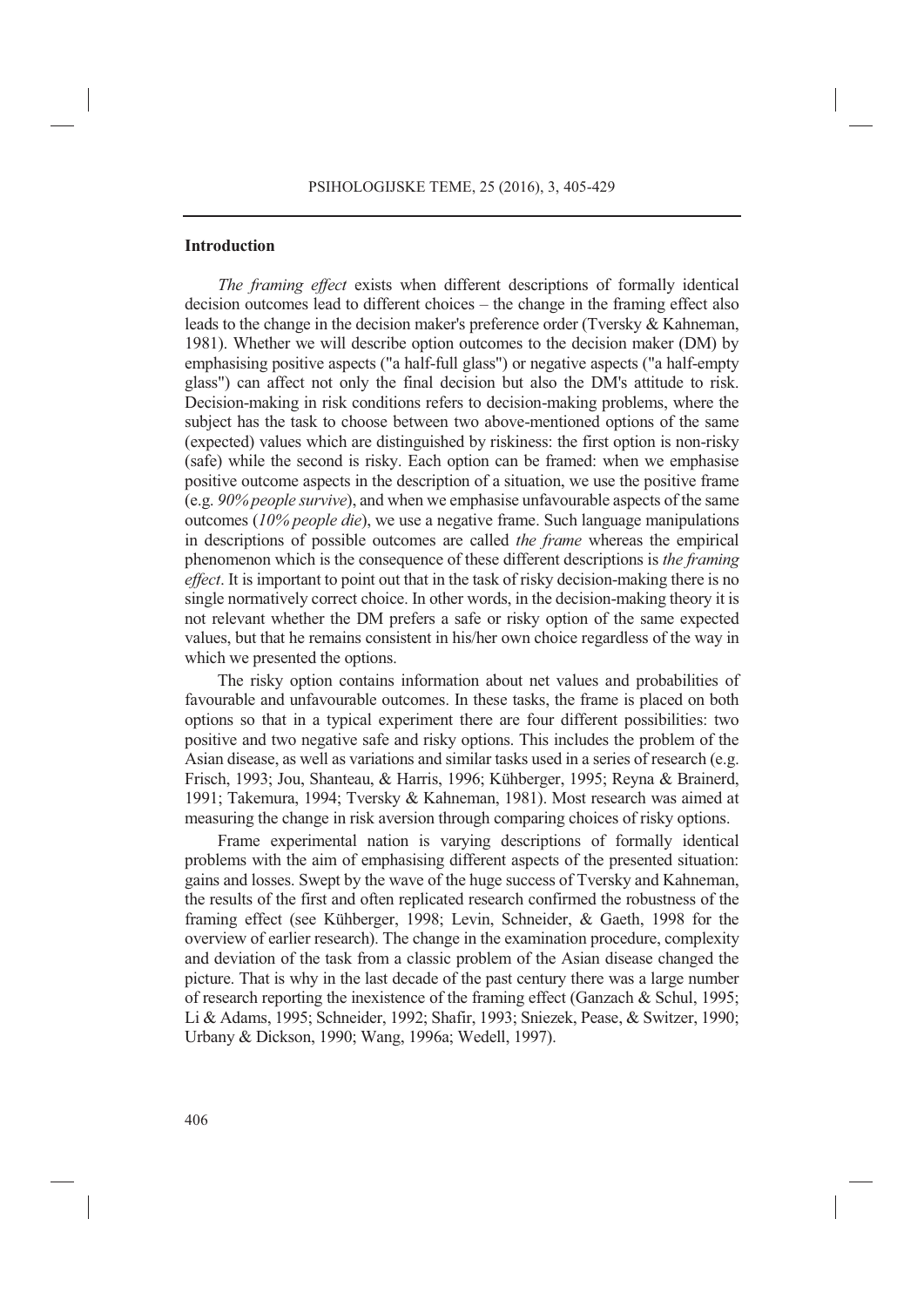#### **Structure of the Risky Decision-Making Task**

The tasks mentioned in the studies differed by the frame type, domains which were decided about, measures used (from ranging to choice) as well as by whether those measures were group or individual, and the general finding was that the framing effect weakens as the task deviates from the format of the Asian disease problem without saying precisely which parametres are responsible for such changes (Kühberger, 1998). Decision-making tasks in risk conditions have a surface (soft) and deep (hard) structure. Under deep structure, we refer to the formal features of the risky decision-making task, i.e. necessary and sufficient elements and the way in which the task is constructed. Tasks usually have the following elements: a prologue, a safe and risky option with the lottery syntax. The surface structure refers to the content which is decided about and all other variations in tasks which do not change the task form, such as outcome probabilities, to whom exactly a decision refers to and similar aspects.

A special aspect of the surface task structure is the domain which is decided about. Framing effects were examined in different domains (contexts), i.e. the tasks used in experiments referred to different domains of human life: health, money, survival/death, ownership, time as a resource, shopping, morals and gambling (Kühberger, 1998). The findings suggest that the framing effect is connected with the "unit of measurement" of gain/loss. For example, when the classic task of the Asian disease was presented to a group of subjects as a statistical problem (by simply changing the task name into a "Statistical problem"), no framing effect was recorded, while the group which was presented the same task under the title "Medical problem" was prone to the framing effect (Bless, Betsch, & Franzen, 1998). The difference between framing effects in different domains is the topic of numerous studies (e.g., see Fagley & Miller, 1997; Haward, Murphy, & Lorenz, 2008; Huang & Wang, 2010; Wang, 1996b; Wang & Johnston, 1995). Different aspects of decision-making are of particular importance in different decision-making domains. For example, in certain decision-making domains, such as insurance and money investments, the precise determination of the point of change from underestimation to overestimation of probabilities is more important, whereas it is less important in some other decisionmaking domains (Huang & Wang, 2010). Moreover, subjects make riskier decisions about lives than about money (Damnjanović, 2013; Fagley & Miller, 1997; Kashima & Maher, 1995; Schneider, 1992; Tversky & Kahneman, 1981; Wang, 1996b) and ownership (Jou et al., 1996).

Therefore, framing effects vary in the function of the decision-making domain and those variations in consistency, intensity, and direction of the frame reveal different mechanisms occurring in the decision-making (Wang, 1996a). In decisionmaking about health, the framing effect, just as other cognitive biases, was mainly considered from the aspect of expert decision-making (Bornstein & Emler, 2001; Christensen, Heckerling, Mackesy, Bernstein, & Elstein, 1991). In medical practice,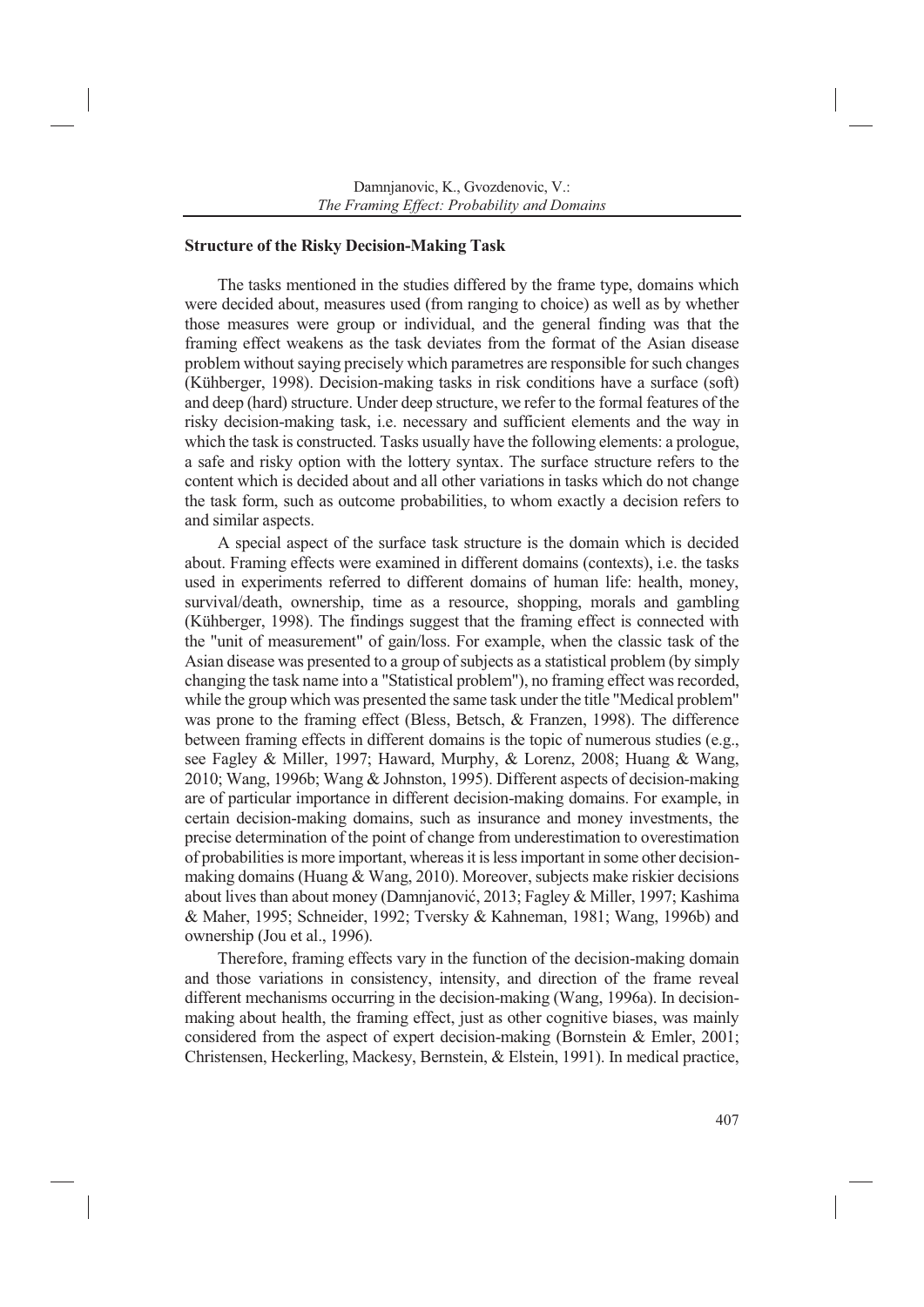introducing the mandatory procedure of acquiring the patient's consent for conducting a medical intervention, called *informed consent*, directed research to decisions of patients (Chapman, 2004; Edwards, Elwyn, Covey, Mathews & Pill, 2001; Schwarz & Hasnain, 2002). Providing more information in the manner comprehensible to the patient is connected with the increased willingness to participate in medical treatments (Edwards et al., 2001). Patients are also susceptible to the framing effect in classically presented tasks of medical decision-making (Chapman, 2004; O'Connor, 1989), but they are less susceptible to the framing effect after more comprehensive consideration of both advantages and disadvantages of a certain treatment (Almashat, Ayotte, Edelstein, & Margrett, 2008; Garcia-Retamero & Galesic, 2010). In short, the aim of these studies was directed at mapping certain errors in the patient's decision-making and the manners of precise presentation of information (Covey, 2007; Moxey, O'Connel, McGettigan, & Henry, 2003).

Subjects are more prone to risk and their decisions are more prone to the framing effect when it comes to the choice of a medical treatment than a task from the domain of morals (Levin et al., 1988). When the survival rate is emphasised in relation to a medical treatment, subjects tend to accept the procedure more than when the emphasis is on the mortality rate (Levin et al., 1998). Risk-taking was observed in other health-related domains such as a number of pain hours (Eraker & Sox, 1981).

#### **The Framing Effect and the Prospect Theory**

*The Prospect Theory* (Kahneman & Tversky, 1979) represents a dominant behavioural decision-making model in conditions of risk. Framing effects indicate that the preference order is not invariant in relation to the different descriptions of the same situation. Tversky and Kahneman (1981) define "a decision frame" in order to describe the "decision maker's concepts in relation to acts, outcomes, and contingencies related to a certain choice. The frame adopted by the DM is partly determined by the problem formulation and partly by personal characteristics and partialities of the decision-maker himself – which form a reference point from which a problem is approached" (p. 455).

So, what happens in the decision-making process when the DM faces an enforced choice between the safe and risky option? Based on the conceptualization of the framing effect and empirical phenomena of deviation from the axiom of normatively rational decision-making, Kahneman and Tversky (1979) established the Prospect Theory (PT) whose key concepts are related to two functions – the value function and the probability weighting function.

*The value function* reflects the attitude of the DM to action outcomes. The value is defined in terms of gains and losses, i.e. by deviation from the reference point). Tversky and Kahneman start from the fact that in assessing values there is a value representing the norm (the above-mentioned reference point) in relation to which the outcome is valued as a gain or loss – thus forming the value function as the basis for decision-making.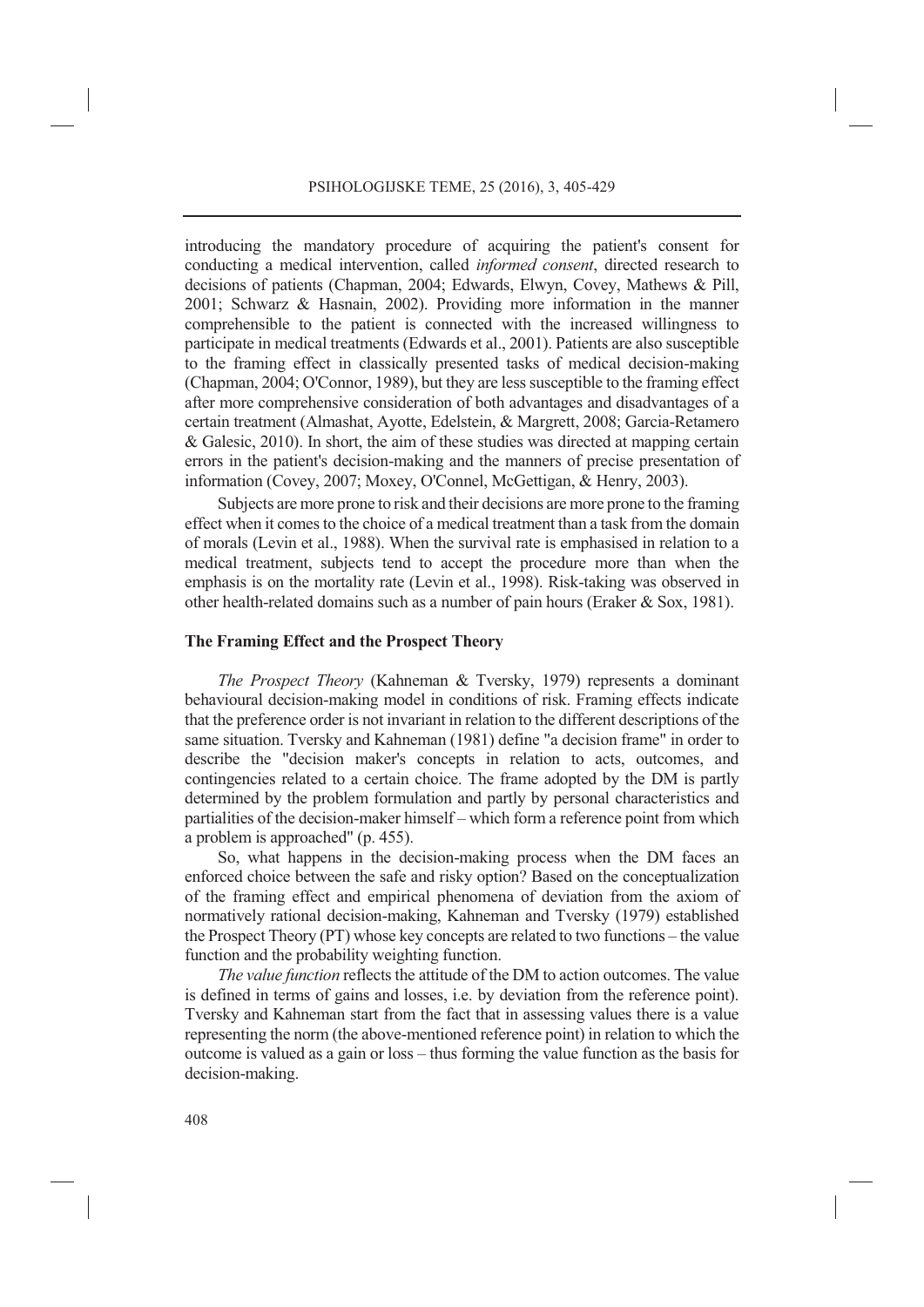The value function has the following characteristics: *referential dependence* (value carriers [y] are gains and losses determined in relation to the reference point, e.g. starting position, cross-section x and y); *loss aversion* – the slope of the function is bigger in the negative than in the positive domain, i.e. losses are assessed as higher than equally valuable gaines (loss of 1000 RSD has a larger weight than the gain of 1000 RSD); and *diminishing sensitivity* – marginal values of both gains and losses decline with their distance from the reference point, or the differential threshold increases with the distance from the starting position (Kahneman & Tversky, 1979).

The Prospect Theory introduces a concept of the reference point as a boundary between the zone of gains and the zone of losses. The implication of distinguishing these two zones is the assumption about a different psychological treatment of gains and losses: risk-taking and risk aversion. The Prospect Theory stipulates that the change of the frame in which outcomes are presented leads to the change of the reference point as well. Since our preferences are in the function of the reference point, our preferences will also change. If we present an outcome as positive, we place it into the zone of gains ("a half-full glass"), the function is convex upwards and the DM will tend to avoid risk, i.e. refuse the risky option if the safe option has also been offered. On the other hand, when we use the negative frame – we place it into the zone of losses ("a half-empty glass"), the value function is convex downwards and the DM will be prone to risk-taking. The value function is not a function of the decision maker's overall wealth but the function of the change in that wealth.

*The probability weighting function* of a decision reflects the DM's attitude to event probabilities. The shape of the function reveals that our attitude to probabilities is subjective, i.e. that the same differences in probabilities along the continuum from 0 to 1 are not experienced in the same manner. Earlier (normative) models, prior to the Prospect Theory, assumed that the DM will evaluate the probability 0.5 for winning as "probability 0.5 for winning". Contrary to that, the Prospect Theory treats preferences in the function of weight coefficients of a decision and assumes that these ponders do not linearly correspond to probabilities. Mathematically speaking, the value of probability is always between (inclusive of) 0 and 1, and values of probability are always added to 1. What is particularly psychologically intriguing is that people, however, observe probabilities differently. When judging and deciding about an uncertain event, even when they know the probabilities, decision makers do not observe the values of real (given) probabilities as such, but rather they use probability ponders (i.e. underestimate or overestimate them). Namely, there are objective probabilities and subjective, estimated probabilities which are treated by the DM as objective, i.e. which are considered by the DM and used as a basis for judging and deciding (maximising the value on the basis of subjective probabilities), while the relation between subjective and objective probabilities is not linear. A typical ponder function lies above the diagonal for low probabilities and below the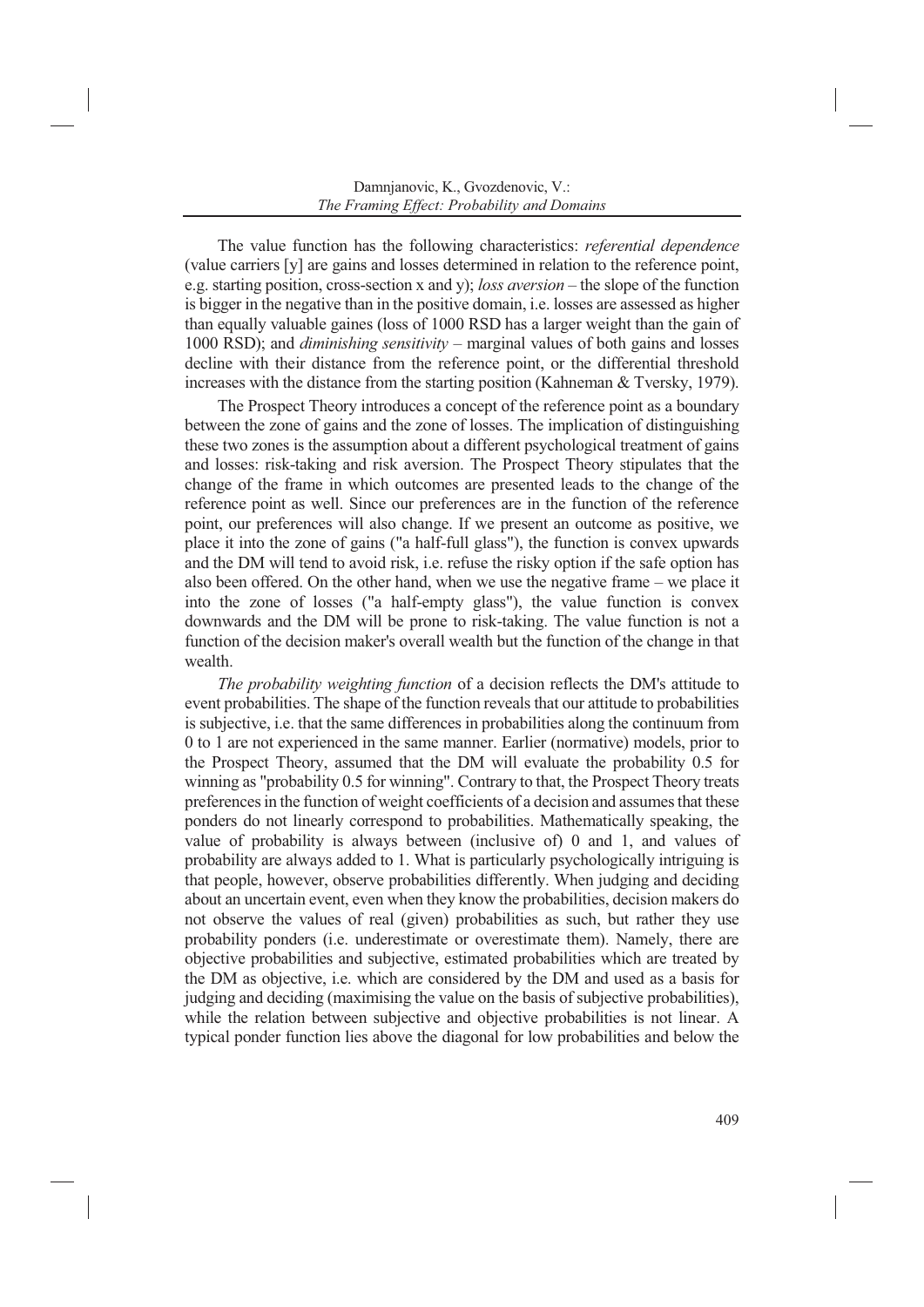diagonal for medium and high probability. The probability weighting functions are elaborated by Kahneman and Tversky in the Cumulative Prospect Theory (1992).

Probabilities 0 and 1 are observed as they really are, as impossible and as certain. However, low probabilities are overestimated or neglected. The probability of a rare event which is saturated in our mind will be overestimated; similarly, the probability of a rare event which is not saturated in our mind will be ignored. Besides that, medium and high probabilities are underestimated (for example, objective probability 0.9 is subjectively observed as 0.7). Subjective observation of probabilities is also illustrated by the fact that we observe the change of objective probability from 0.6 to 0.7 as a less important change from the leap from 0.9 to 1. These phenomenological aspects of observing probabilities are called the certainty effect and the pseudocertainty effect (Kahneman & Tversky, 1979; Tversky & Kahneman, 1981).

The questions of the critical point representing the boundary between high and low subjective probabilities, as well as shapes of this function, are still open. In the first version of the Prospect Theory (Kahneman & Tversky, 1979) the authors state 0.1 as the critical value of probability, while in the Cumulative Prospect Theory (Tversky & Kahneman, 1992) the probability weighting function is redefined and 0.3 is stated as the critical point of probability, while Kahneman (2011) states that even 0.2 probabilities are overestimated.

#### **Fuzzy-Trace Theory**

The Prospect Theory is described in the literature as a formal model of decision making, since it does not explain the nature of cognitive mechanisms in the basis of deciding (Kühberger, 2002). On the other hand, cognitive models assume that the level of cognitive processing is determined by the content and importance of a problem and that the opinion depends on the domain of the problem. Accordingly, the Fuzzy-Trace Theory (FTT) explains the framing effect as a result of strategies of information processing which operate at the surface, simplified level in judgment and deciding (Reyna & Brainerd, 1991, 1995; Reyna, Lloyd, & Brainerd, 2003). The thinking is fluid and operates at the level of essential gist information and not at the level of detailed, comprehensive, precise and numerical i.e. verbatim information. Processing is parallel and not linear like in logics, and the thinking is fuzzy and qualitative in processing, and not precise in the estimate. Framing effects are the result of processing at the qualitative level, i.e. of drawing the gist of the presented information. According to this approach, people prefer "fuzzy" processing or processing at the lowest possible level (Fischer & Hawkins, 1993; Reyna & Brainerd, 1995). The gist information and the detailed information are stored, coded and taken over by different mechanisms. In a situation when numerical information about probability is presented, the DM draws representations of the gist qualitative information. For example, a fifty-year-old woman is trying to find out the risk of her getting breast cancer and receives the information that her risk of breast cancer is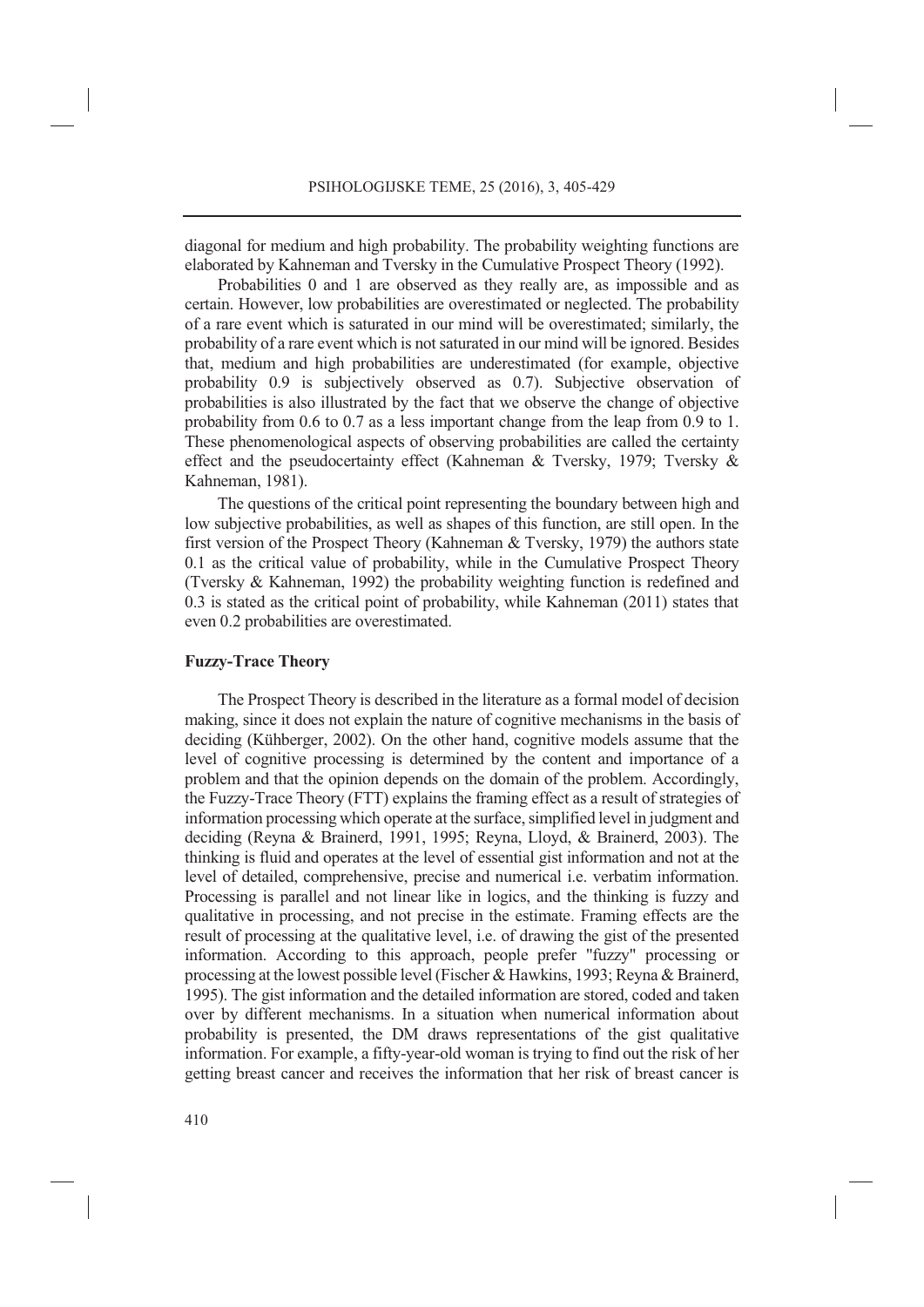22%. The verbatim information is therefore 22% of the risk. However, the gist of this value can be interpreted in the range from "low" to "high" in relation to 50%, but, on the other hand, it is high in relation to the average risk for women of her age (11.3%). The gist depends on contextual factors (e.g. in her environment there may be someone suffering from breast cancer) and individual factors, including the level of numeracy (Reyna & Brainerd, 2007). The representation of gist information is the answer to the question: "What does 22% of the risk mean?" For example, a classic framing effect was registered in a study aimed at measuring various forms of avoiding risk, although the information about probability is not presented to subjects and they did not even ask for them, even though it was possible (Huber, Huber,  $\&$ Bär, 2014). Similarly, the findings suggest that, while people are deciding in risk conditions, they are actually not even interested in the information about probability, rather they focus on the information about outcome and value it more (Huber, Wider, & Huber, 1997; Tyszka & Zaleśkiewicz, 2006). Using the technique of recording eye movements, a higher percentage of fixation on the information about the outcome was registered than on the information about the probability of that outcome (Su et al., 2013).

In typical tasks of risky choice, the gist information is frequently the basic categorical distinction between "no risk" and "with risk". In the example of Asian disease tasks, it means that the DM translates (reduces) quantitative information (number) presented in options into category information (*some* and *no one*), and therefore the safe option that *200 people will survive* turns into *some people will survive,* whereas the risk option that the *probability of 1/3 that all 600 people will survive and the probability of 2/3 that no one will survive* becomes *some people will survive or no one will survive*, which also happens in the negative frame. It is on this that FTT bases the explanation of the framing effect since the DM prefers to operate with the most simple possible gist information enabling deciding. Therefore, in the positive frame the DM actually prefers the option in which some people will survive to the option in which it is possible that some people will survive, but it is also possible that no one will survive. In the negative frame he prefers the option in which there is a possibility of no one dying as opposed to the option in which some people will definitely die. As a matter of fact, when redundant numerical information is eliminated from the options in the Asian disease task, by which the DM loses the possibility of deciding on the basis of the categorical gist information, the framing effect is eliminated (Kühberger & Tanner, 2010; Reyna & Brainerd, 1991). In other words, FTT claims that the DM, whenever it is possible, ignores the presented numerical information, or more precisely, that he translates "quantifiers" into "qualifiers", and then connects them in order to draw the conclusion what is the gist information. The empirical findings which are in line FTT show that intuitions based on gist extraction decrease risky behaviour in the health domain (Reyna & Farley, 2006) and that relying on gist information can contribute to better reasoning (Reyna & Brainerd, 1995).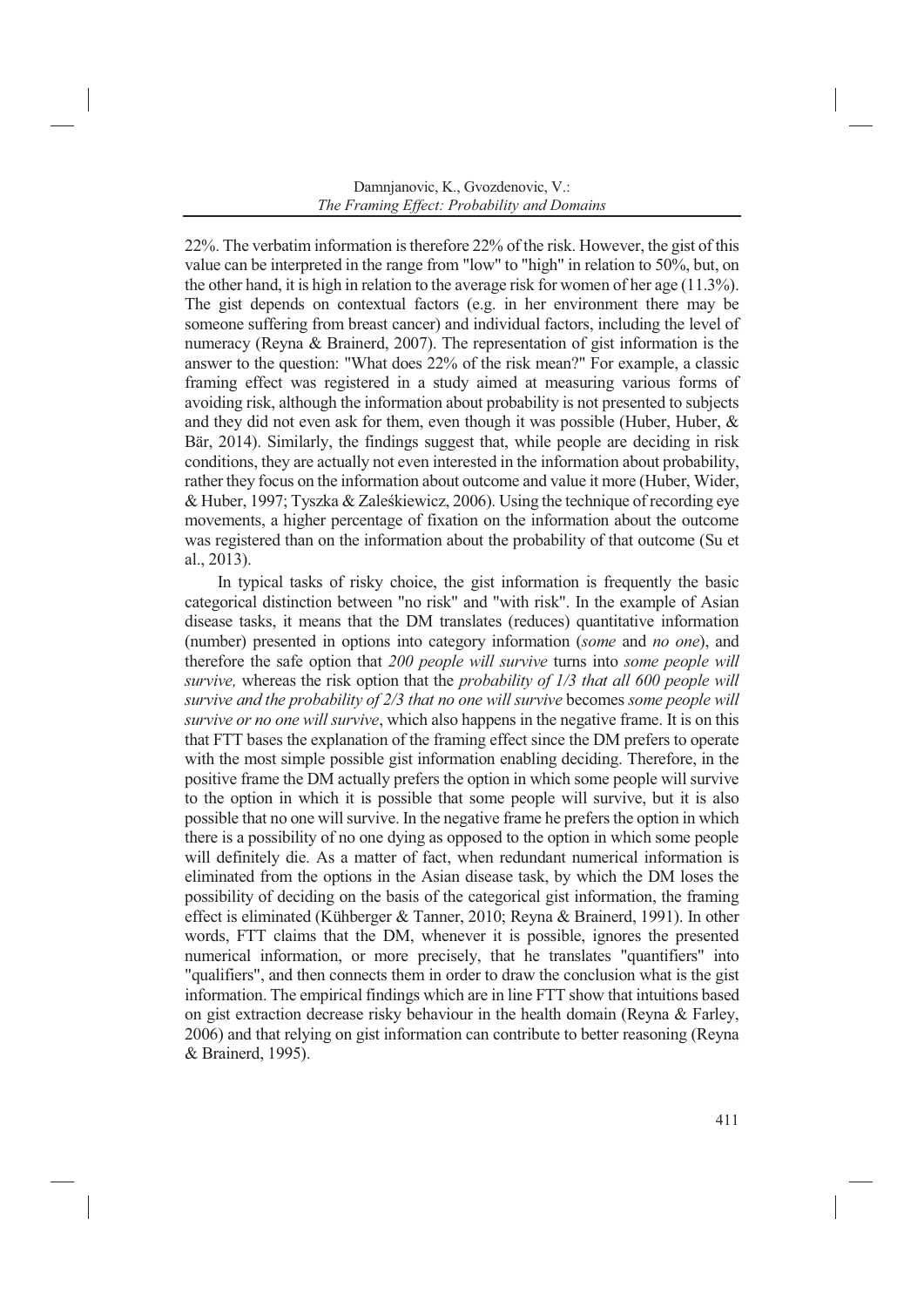### **Problem and Aim of Research**

Size and direction, as well as the existence of the framing effect, having in mind numerous findings and models, are not unambiguous, but depend on a larger number of parameters of the task of deciding in risk conditions (Kühberger & Tanner, 2010; Levin et al., 1998; Wang, 1996a). Empirically speaking, the framing effect is registered in studies through many types of tasks and measuring techniques are also different so, although the results report about the existence of the effect, such results are not commensurable. The surface structure of the task also includes the expected utility of safe and risky options, where one aspect of expected utility refers to outcome probabilities presented in the task. Apart from the fact that the subject observes riskiness and probability presented in the decision-making tasks subjectively (PT), or reduces them to qualitative information (FTT), it is justified to assume that the decision maker observes such numerical information differently in different decision-making domains, which leads the DM to assume about different mechanisms in the basis of the framing effect. This is the basis for comparing two presented models of the framing effect. When it comes to the relation between probability and risky deciding, the findings indicate the possibility of the framing effect depending on the presented probability level (Gvozdenović & Damnjanović, in press). In the study referring to this conclusion, however, no effect of the domain of deciding was controlled, i.e. the registered framing effects were examined in several domains and analysed collectively (Milićević, Pavličić, & Kostić, 2007). In an earlier study, which examined the effect of the changed net value on the framing effect, the framing effect was examined in different domains (Wang, 1996b). This approach is complementary to the examination of the influence of the probability levels, because the expected value is a product of probability and net value. The decision-making domain is an inseparable feature of the surface structure of the risk deciding task. In our study, we examined the framing effect by comparing the size of the effect in three domains of deciding: about money, health and human lives.

Our study was aimed at offering a detailed empirical description of the phenomenon through introducing systematic variations of the parameters of the surface structure of the risky choice task (probability and domain), and at determining conditions in which the frame had an effect and those in which it did not. The objective also included theoretical aspect - to compare the predictive power of the two dominant descriptive models of deciding – the Prospect Theory and the Fuzzy-Trace Theory. Namely, possible sensitivity of the attitude towards risk in the function of probability cannot be explained by the Fuzzy-Trace Theory, since this model assumes that in presented tasks the DM will extract the gist information at categorical level (by translating numerical data into a relation of more or less). It can be concluded that the framing effect will remain equally consistent when subjects are presented with different levels of probability, as long as tasks keep the syntax of a classical task of the Asian disease (S1-R1R2, in both frames). The objective of the experiment was to examine the framing effect in the function of probability level of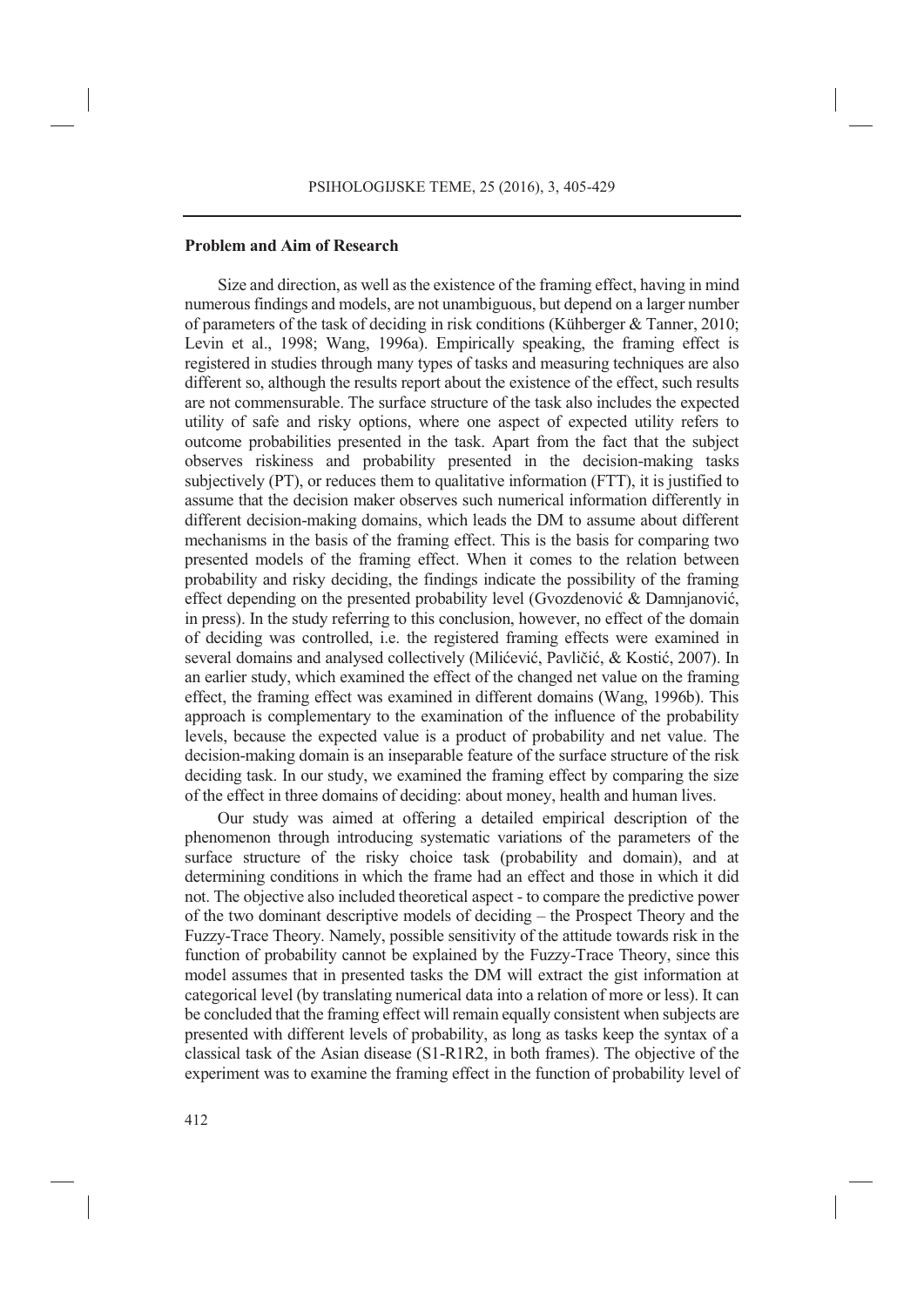realisation of the risky option outcome. By varying probability in three domains of deciding (human lives, health, money) through six levels (0.05, 0.25, 0.40, 0.60, 0.75, and 0.90), risk tendency and risk aversion were examined in the function of probability. Since observing riskiness is correlated to the framing effect in risky deciding, the pattern of dependence of the framing effect on risk tendency mediated by probability was studied.

### **Method**

### *Participants and the Procedure*

Each of the total of 1800 subjects (of the average 22.7 years of age; 57% female) answered only one task of risky choice. The subjects had the task to choose one of two offered options by marking the preferred option. Answering was preceded by written and oral instructions. The study was conducted in groups of about 50 subjects during years 2012 and 2013 in 31 sessions. The subjects were students of the University of Belgrade (the Faculty of Law, the Faculty of Natural Sciences and Mathematics, the Faculty of Special Education and Rehabilitation), Singidunum University and the University in Banja Luka. Psychology students did not participate in the study.

### *Stimuli*

Stimuli had the form of the risky-choice deciding task, which had lottery syntax, with two versions of the task at each level of the frame (positive and negative frames). In the tasks, the subjects made a forced (and imaginary) choice between the nonrisky (sure, S) and risky (R) options, whereas the value of the safe option outcome was equal to the expected value of the risky option outcome. As the expected value of the risky option is equal to the sum of products of the outcome value and belonging probabilities, the outcome values of the safe option and probability in the risky option are in a direct linear relation - the low probability of the favourable risky option outcome also implied the low value of the safe option outcome (Appendix 1). All tasks consisted of the prologue (description of the situation) and two offered options (S and R). For the decision-making domain about human lives, the classic task of the Asian disease was used as the starting task (Kahneman & Tversky, 1979). The starting task of deciding about money shows the situation of a prize game which, ever since the Allais paradox, has been the usual choice of the situation for examining risky decision-making about money (see, for example, problem 11 in Kahneman & Tversky, 1979). The starting task for the third domain, i.e. deciding about health, had the form of a choice between two types of medical treatment - invasive (operation) and non-invasive (radiation), i.e. the options taken from the study about deciding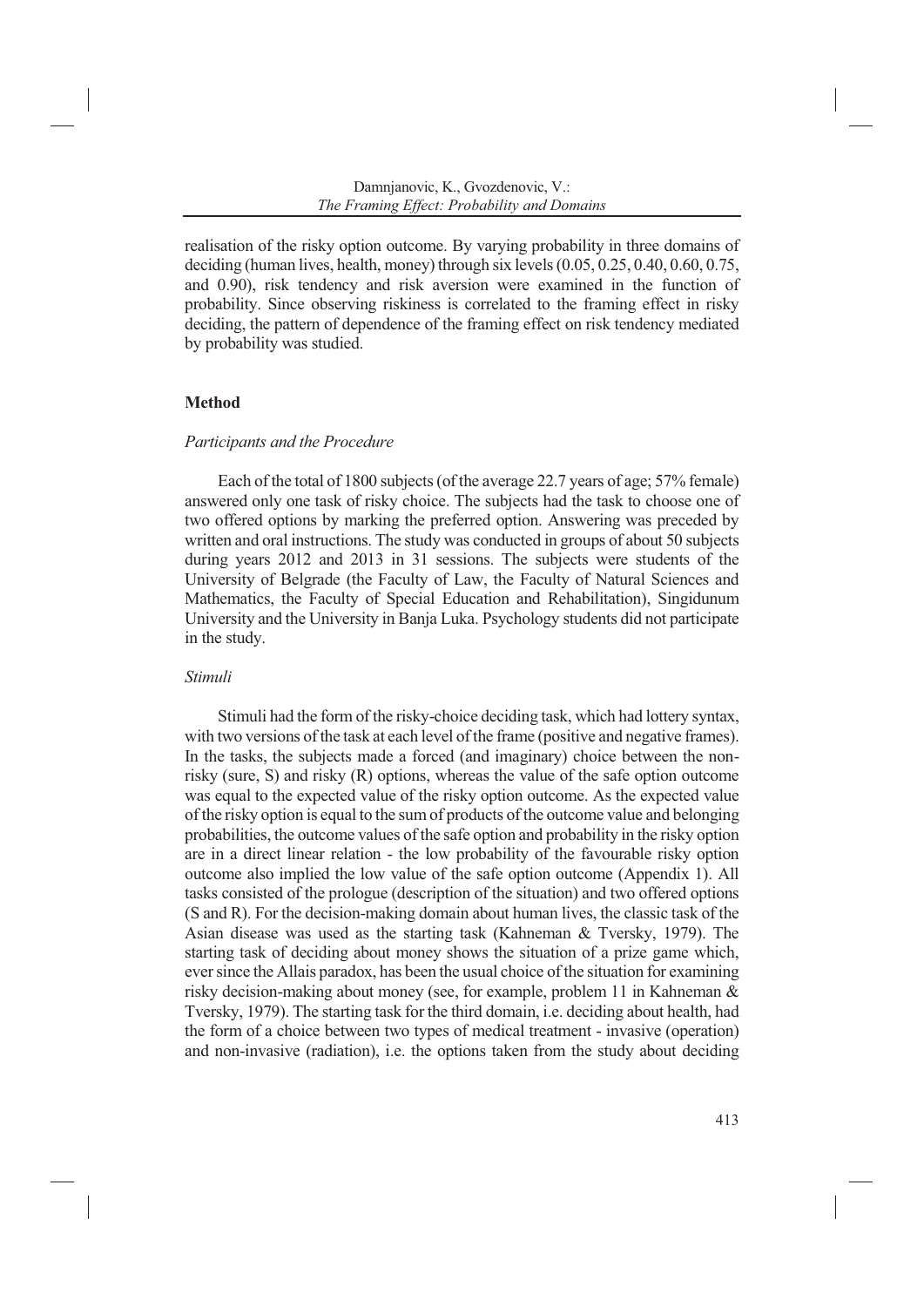about exclusive medical therapies (McNeil, Pauker, Sox, & Tversky, 1982). The total of 36 stimuli was constructed. The stimuli are shown in Appendix 1.

#### *Design*

The study design is 2 x 6 x 3. The first factor, the frame, had two levels - a positive and a negative description of the same options. The second factor, the probability level (of the favourable outcome of the risky option), had 6 levels (0.05, 0.25, 0.40, 0.60, 0.75, and 0.90). The third factor, or the decision-making domain, had three levels - deciding about money, human lives, and health. By crossing the factors of the probability level with two frames and three decision-making domains, 36 tasks of risky choice or 18 experimental situations were formed [probability (6) x domain (3)]. It was of particular importance to avoid the possibility of failing to detect the existing effect. In other words, in the preparation of the study special attention was paid to the minimization of type II error, so that the results of the analysis of the test strength show that the probability of detecting a statistically significant framing effect by bivariate test (at level  $p<0$ ) of the size reported by Tversky and Kahneman (1981) for the sample of 20 subjects per experimental group amounts to only 75.3%. When 30 subjects participate at each level, the test strength amounts to 93.4%. Finally, by increasing the number of subjects to 50 per experimental group, the test strength at the same level reaches as high as 99.8%.

### **Results**

#### *Factors of Risky-Choice*

The risky choice percentages, confidence intervals, and chi-square statistics for framing effects obtained from the 32 experimental groups receiving the risky choice tasks in three examined domains are presented in Table 1 and Figure 1. Statistically significant percentage of the risky-choices in both frames was registered on 12 out of 36 tasks, 6 of them being in the health domain and 6 in the domain of human lives. A significant percentage of sure choices was registered on 8 tasks, of which 7 were in the monetary domain. In other words, risk-seeking is different considering three different domains. Percentage of subjects which choose risky option on all tasks (on all level of probability) in domain of human lives is 60.5% (95% CI [56.53, 64.33], in monetary domain 31.33% (95% CI [27.75, 35.15]), and in health domain 62.5% (95% CI [58.56, 66.20]). The second percentage is significantly different from the first and the last one  $-\chi^2_{(2, N=1800)}$ =146.21, *p*<.001. On the other hand, percentages of risky choices in domains of health and human lives do not differ,  $\chi^2_{(1, N=1200)} = 0.51$ , *p*=.48. In short, subjects were more prone to risky options when outcomes were framed in terms of dying and surviving rates.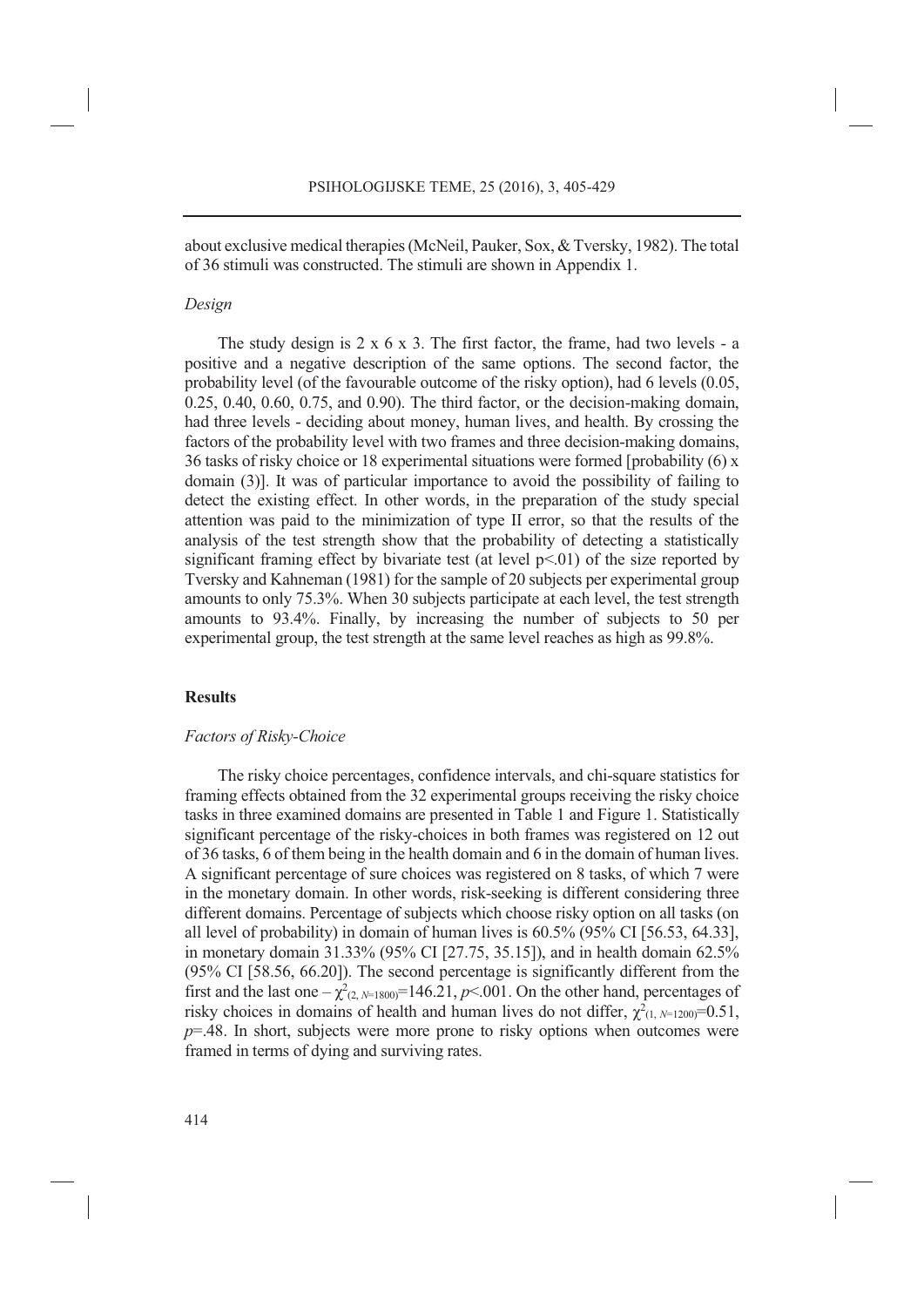| Domain | Probability<br>Level | Framing           | <b>Risky Choice</b> |        |        | <b>Framing Effect</b> |               |                |             |
|--------|----------------------|-------------------|---------------------|--------|--------|-----------------------|---------------|----------------|-------------|
|        |                      | of the<br>Outcome | $P(\frac{0}{0})$    | 95%CI- | 95%CI+ | $\chi^2$              | $r_{\varphi}$ | $\overline{p}$ | CONCLUSION  |
| Lives  | 5%                   | Survive           | 60%                 | 46.18  | 72.39  | 2.22                  | .15           | .137           | Non-        |
|        |                      | Die               | 74%                 | 60.45  | 84.13  |                       |               |                | significant |
|        | 25%                  | Survive           | 44%                 | 31.16  | 57.69  | 4.03                  | .20           | .045           | Two-way     |
|        |                      | Die               | 64%                 | 50.14  | 75.86  |                       |               |                |             |
|        | 40%                  | Survive           | 68%                 | 54.19  | 79.24  | 0.05                  | $-.02$        | .832           | Non-        |
|        |                      | Die               | 66%                 | 52.15  | 77.56  |                       |               |                | significant |
|        | 60%                  | Survive           | 56%                 | 42.31  | 68.84  | 0.04                  | .02           | .840           | Non-        |
|        |                      | Die               | 58%                 | 44.23  | 70.26  |                       |               |                | significant |
|        | 75%                  | Survive           | 26%                 | 15.87  | 39.55  | 36.52                 | .60           | < 0.001        | Two-way     |
|        |                      | Die               | 86%                 | 73.91  | 93.05  |                       |               |                |             |
|        | 90%                  | Survive           | 60%                 | 46.18  | 72.39  | 0.17                  | .04           | .680           | Non-        |
|        |                      | Die               | 64%                 | 50.14  | 75.86  |                       |               |                | significant |
| Money  | $5\%$                | Win               | 38%                 | 25.86  | 51.85  | 1.46                  | .12           | .227           | Non-        |
|        |                      | Lose              | 50%                 | 36.64  | 63.36  |                       |               |                | significant |
|        | 25%                  | Win               | 28%                 | 17.47  | 41.67  | 2.78                  | .17           | .096           | Non-        |
|        |                      | Lose              | 44%                 | 31.16  | 57.69  |                       |               |                | significant |
|        | 40%                  | Win               | 22%                 | 12.75  | 35.24  | 0.83                  | .09           | .362           | Non-        |
|        |                      | Lose              | 30%                 | 19.10  | 43.75  |                       |               |                | significant |
|        | 60%                  | Win               | $18\%$              | 9.77   | 30.80  | 1.41                  | .12           | .234           | Non-        |
|        |                      | Lose              | 28%                 | 17.47  | 41.68  |                       |               |                | significant |
|        | 75%                  | Win               | 18%                 | 9.77   | 30.80  | 7.90                  | .28           | .005           | One-way     |
|        |                      | Lose              | 44%                 | 31.16  | 57.69  |                       |               |                |             |
|        | 90%                  | Win               | 12%                 | 5.62   | 23.80  | 12.69                 | .36           | < 0.001        | One-way     |
|        |                      | Lose              | 44%                 | 31.16  | 57.69  |                       |               |                |             |
| Health | $5\%$                | Survive           | 48%                 | 34.80  | 61.49  | 12.70                 | .36           | < 0.001        | Two-way     |
|        |                      | Die               | 82%                 | 69.20  | 90.23  |                       |               |                |             |
|        | 25%                  | Survive           | 66%                 | 52.15  | 77.56  | 5.48                  | .23           | .019           | One-way     |
|        |                      | Die               | 86%                 | 73.91  | 93.05  |                       |               |                |             |
|        | 40%                  | Survive           | 46%                 | 32.97  | 59.60  | 4.94                  | .22           | .026           | Two-way     |
|        |                      | Die               | 68%                 | 54.19  | 79.24  |                       |               |                |             |
|        | 60%                  | Survive           | 44%                 | 31.16  | 57.69  | 3.25                  | .18           | .071           | Non-        |
|        |                      | Die               | 62%                 | 48.15  | 74.14  |                       |               |                | significant |
|        | 75%                  | Survive           | 50%                 | 36.64  | 63.36  | 7.25                  | .27           | .007           | One-way     |
|        |                      | Die               | 76%                 | 62.59  | 85.70  |                       |               |                |             |
|        | 90%                  | Survive           | 44%                 | 31.16  | 57.69  | 12.14                 | .35           | < 0.001        | Two-way     |
|        |                      | Die               | 78%                 | 64.76  | 87.25  |                       |               |                |             |

Table 1. *Group Differences in Risk Preference for Positively and Negatively Framed Outcomes of Decision Problems in Three Domains (Money, Health and Human Lives)* 

*Note.* Each experimental group had 50 subjects. *P* - percentage; 95% CI- i 95% CI+ denote lower and upper boundaries of the 95% confidence interval estimated with Wilson's procedure (Wilson, 1927);  $\gamma^2$ – Chi-square statistic; *rφ* – mean square contingency coefficient; *p* – α level

A statistically significant tendency to choose the risky option was observed only in those tasks where the outcome probability contained in the risk option was 5% (*P*=58.67%, 95% CI [53.02, 64.10]). At remaining probability levels no significant preference for either option was established (trust intervals encompassed 50% of the risky option choice).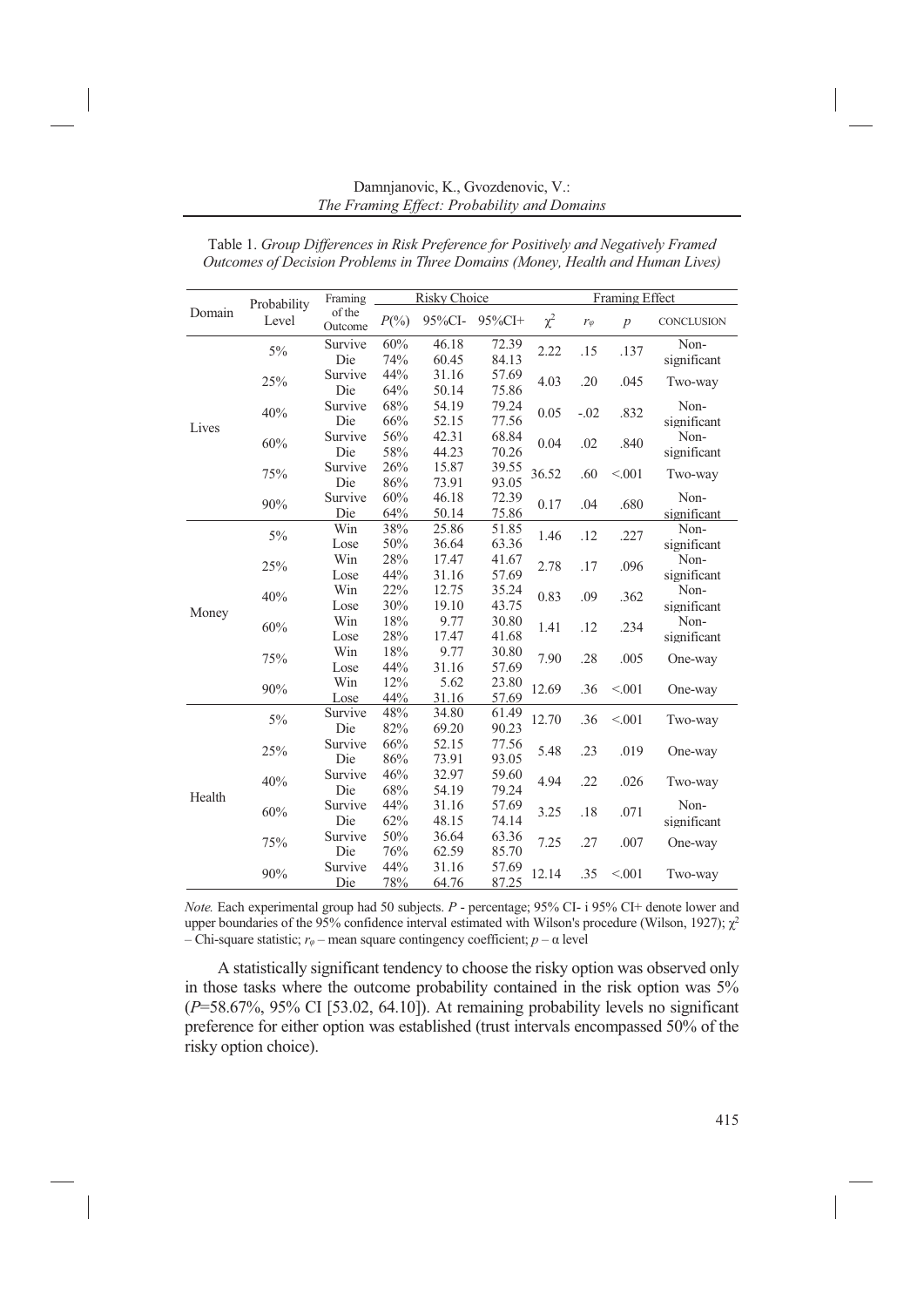

Figure 1. Choice of the Risky Option as the Function of the Probability Level of the Favourable Figure 1. *Choice of the Risky Option as the Function of the Probability Level of the Favourable*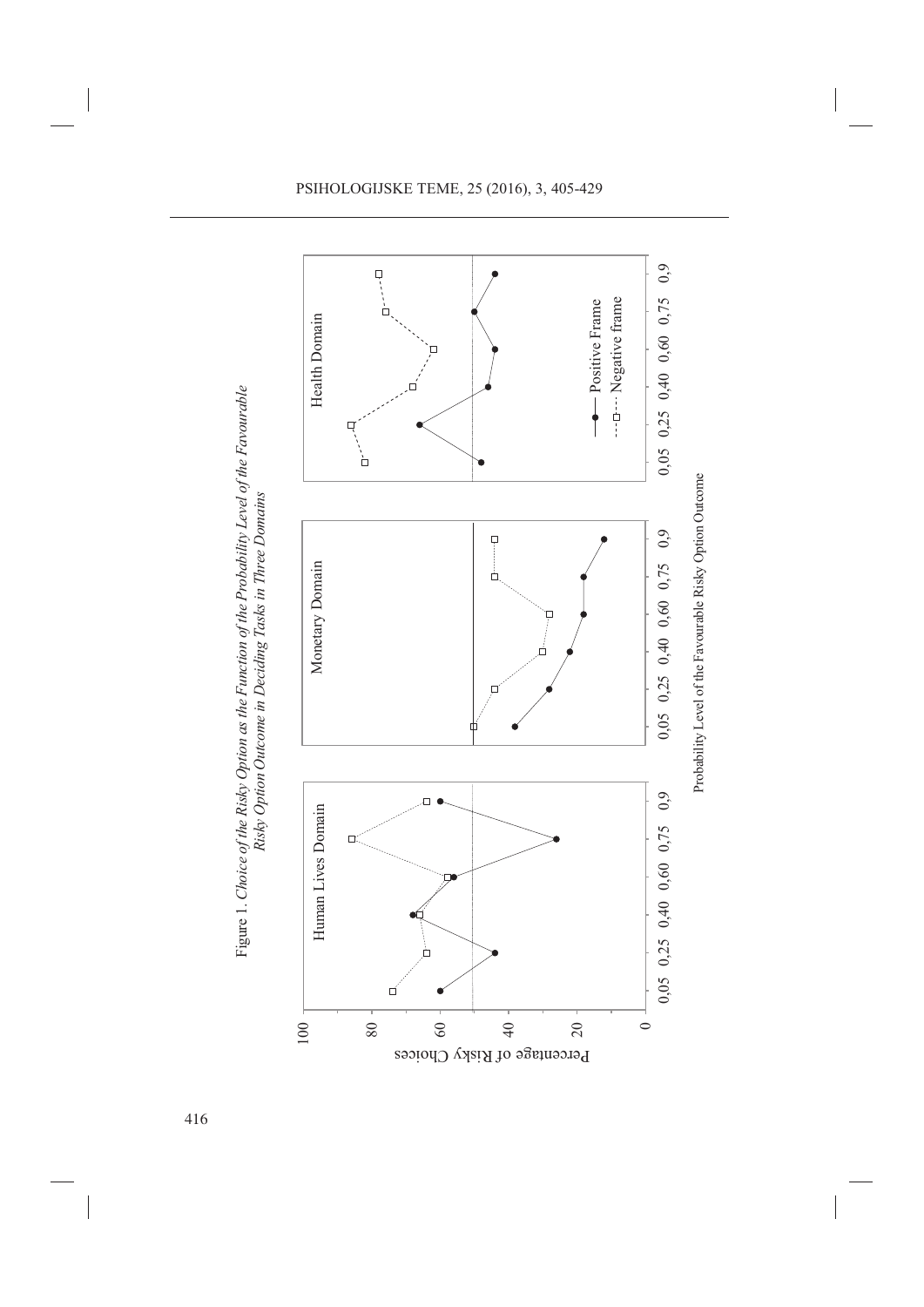On the whole, subjects choose the risk option in the positive frame in 41.56% cases (95% CI [38.38, 44.81]), while they opt for this option in the negative frame in 61.33% cases (95% CI [58.11, 61.33]). These two percents significantly differ statistically  $(\chi^2(1, N=1800)=70.47, p<0.01)$ , which is the result suggesting existence of a two-way framing effect. Table 1 also contains results of chi-square tests for the corresponding pairs of experimental situations, different only in relation to the deciding frame, whereas the sizes of the framing effects are also expressed by phicoefficient. These results show that out of the total of 18 pairs of deciding tasks, the two-way framing effect was registered in five cases and one-way in four cases. The framing effect was not recorded in nine cases. In other words, the main framing effect is not representative for all levels of the factors of the decision-making domain and probability level.

### *Factors of the Framing Effect*

The probability level of 75% is the only one where the framing effect was registered in all three domains (*p*s<.01). It is only at the probability level of 60% that the framing effect was not statistically significant in any of three deciding domains (*p*s>.05). At the remaining probability levels, significance of the framing effect depended on the deciding domain.

In the domain of human lives, the percentage of subjects choosing the risky option in the positive frame amounts to  $\overline{52.33\%}$  (95% CI [46.68, 57.92]), while the risk option in the negative frame is chosen by 68.67% of the subjects (95% CI [63.21, 73.65]). The difference in choices between two frames is statistically significant  $(\chi^2(1, N=600)=16.75, p<0.01)$ , and points to the existence of one-way framing effect in this domain. However, the significant framing effect in this domain was registered only at probability levels of 25% and 75%, while both effects were two-way and with a clear preference for choosing the safe option in the positive frame and the risky option in the negative frame (see Table 1). On the other hand, at probability levels of 40%, 60% and 90%, the percentage of choosing the risky option was almost identical in both frames. Results of three binary logistic regressions confirm that probability in the domain of human lives is not correlated to the framing effect  $(B=0.26,$  $\chi^2(1)=0.86, p=.35$ ) or, with the choice of the risky option, either in the positive (*B*=-0.48,  $\chi^2(1)=1.46$ ,  $p=.23$ ) or in the negative frame ( $B=0.04$ ,  $\chi^2(1)=0.01$ ,  $p=.93$ ).

It is stated that most of the subjects choose the safe option in the monetary domain. So, the percentage of choosing the risky option in the positive frame is only 22.67% (95% CI [18.30, 27.74]), and 40% (95% CI [34.62, 45.64]) in the negative frame. The difference between two frames is statistically significant  $(\chi^2(1,$ *N*=600)=20.95, *p<*.001). However, one-way framing effects were registered only at probability levels of 75% and 90%. Moreover, results of binary logistic regression show that the interaction of factors frame and probability level in their influence on the choice of the risky option is statistically significant in this domain (*B*=1.37,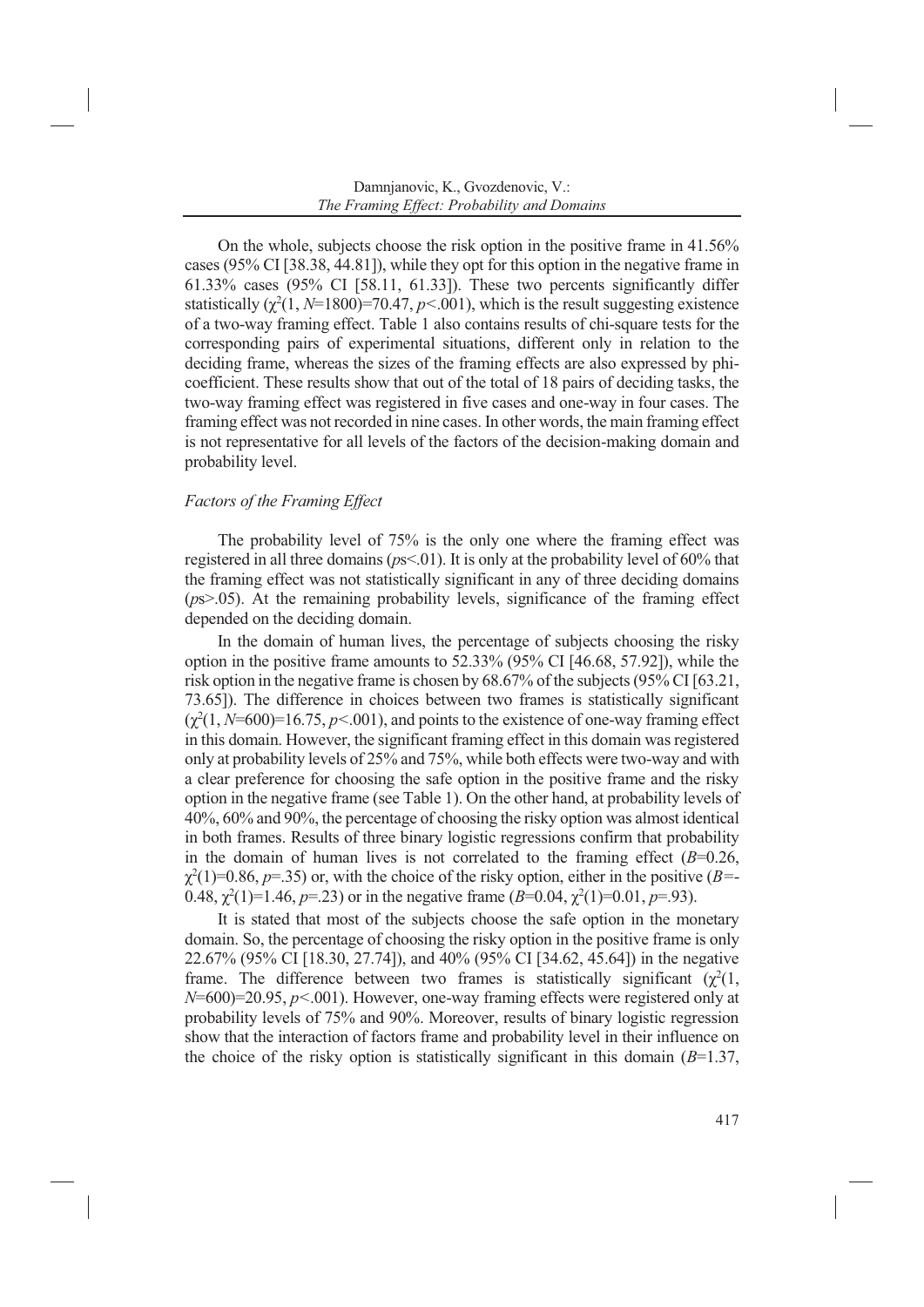$\chi^2(1)=4.56$ ,  $p=.033$ ). When the effect of probability level on the choice of the risky option is analysed in the positive frame, results reveal a linear dependence of the choice on the probability level  $(B=1.62, \exp(B)=0.20, \chi^2(1)=10.74, p=.001)$ . If probability level is increased by one level, the chance for the risky choice is reduced by 80%. In the negative frame the correlation of probability level and percentage of the choice of the risky option is not linear  $(B=0.26, \chi^2(1)=0.40, p=.53)$ . The lines of the probability level factor shown in Figure 1 suggest that it would be more appropriate to show this correlation in the negative frame by square *U*-function. Just as in the domain of human lives, probability in the monetary domain was not in linear correlation with model behaviour nor the framing effect  $(B=0.45, \chi^2(1)=2.44, p=.12)$ .

Finally, in the health domain, the subjects chose the risk option in 49.67% cases (95% CI [44.05, 55.30]) in the positive frame, while in the negative frame they made this choice in 75.33% situations (95% CI [70.15, 79.97]). The difference between these two percentages is statistically significant  $(\chi^2(1, N=600)=42.16, p<.001)$ . Besides the probability level of 60%, the framing effect was registered in each pair of tasks in the health domain, while three effects were two-way and two effects were one-way. Results of binary logistic regression show that probability factor does not affect the size of the framing effect  $(B=0.03, \chi^2(1)=0.01, p=.92)$ . Moreover, no linear dependence of the percentage of choosing the risky option on probability level was registered either in the positive ( $B$ = -0.45,  $\chi^2(1)$ =1.29,  $p$ =.26) nor in the negative frame  $(B=0.54, \chi^2(1)=1.34, p=.25)$ .

#### **Discussion**

Results of this series of experiments suggest that the size and direction of the framing effect are also determined by the risk level shown in the decision-making tasks, whereas the domain moderates the correlation of probability and choice. Earlier studies suggest that the presented probability level is not a necessary element of the decision-making task, since the framing effect is registered in those tasks where probability of realization of the favourable risky option outcome was omitted (e.g. Huber et al., 2014; Reyna & Brainerd, 1991; Su et al., 2013). However, on the basis of those findings, the assumption about the dependence of the size of the framing effect on this factor (probability level) cannot be rejected. In our study, probability level of 75% is the only one where the framing effect was registered in all three domains, while only at probability level of 60% the framing effect was not statistically significant in any of the three decision-making domains. At remaining probability levels, significance of the framing effect depended on the decisionmaking domain.

In the domain of human lives, the probability is not in linear correlation with risk tendency, which results in a specific pattern of choices and presence of framing effects. In the medium range of riskiness (shown by two points: 40% and 60%), as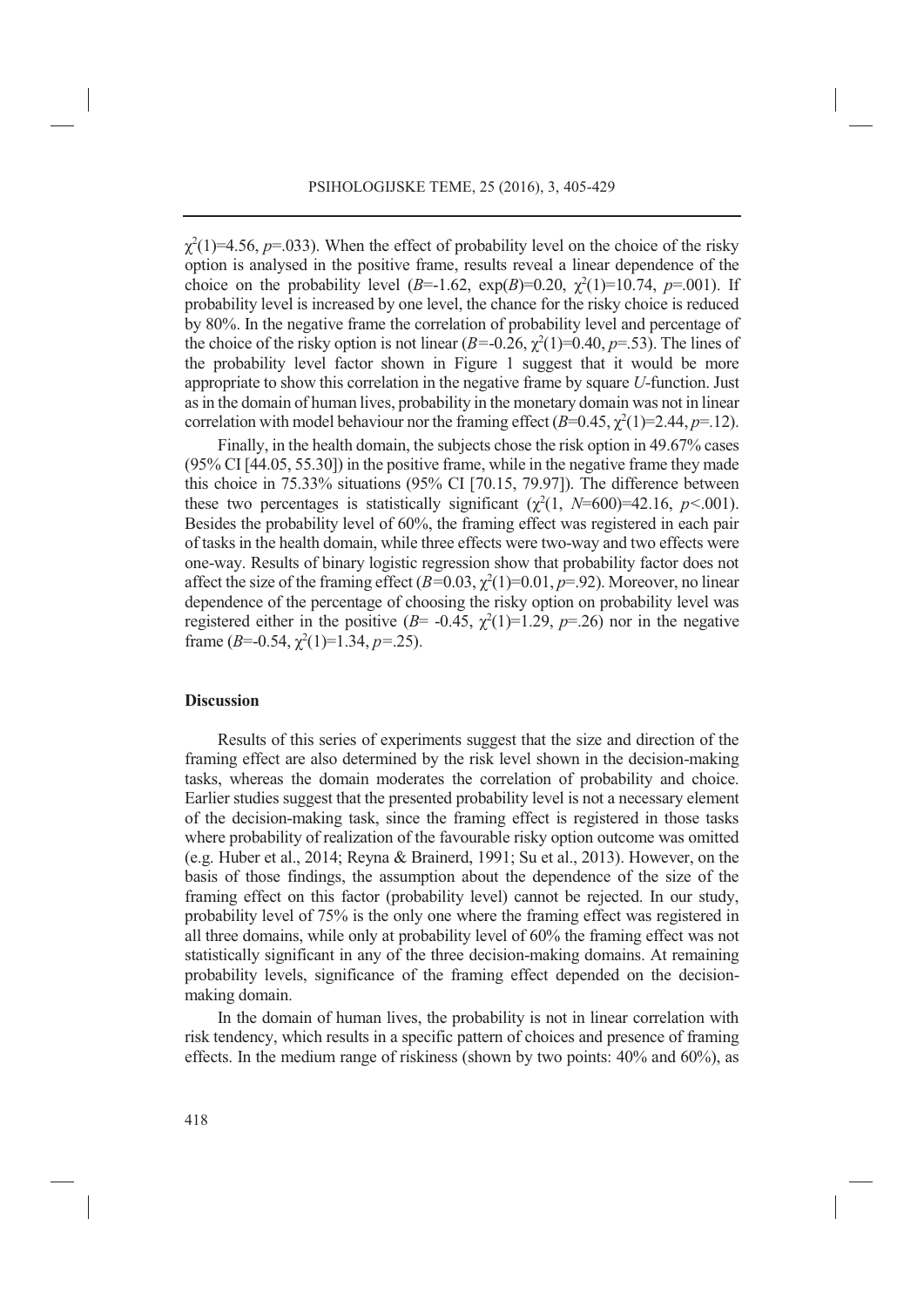well as the highest and lowest levels, no framing effect was registered. Furthermore, when the probability of the favourable risky option outcome is 40% and 60%, risk tendency is identical in both frames, and the similar situation is for the highest and lowest levels. Since the expected value in the tasks was under control, i.e. the change in the outcome probability the net value of outcome was also changed, from this aspect the net value of safe outcome and probability of the favourable risky option outcome are exceptionally low or high for the last two levels  $(30 \text{ people} - 5\% \cdot 540$ people – 90%). In such situations, since the expected value is determined in equal measure to both values which are very close, it is possible to assume that the difference between, for example, the certain number of only 30 (out of 600) surviving people and probability of only 5% of all of them surviving is not sufficiently convincing. The assumption is that in such a situation the subject is focused to an exceptionally small percentage of survivors in the safe outcome, so that the risky option tends to be chosen more at this probability level in both frames. The probability weighting function of the Cumulative Prospect Theory predicts this risk tendency for probabilities in the zone of gains. By the same principle, on the opposite end of probability continuum, the safe net value is 540 human lives, while risky probability in which everybody will survive is 90%, so the tendency to the risky choice is the same again in both frames. The classic two-way framing effect is registered on two complementary levels (25% and 75%), where expected probability values (probability x net-value) are 150 and 450, which leads to a conclusion that there is a range of values for which the subjects have no strong preference, and in such decisions they tend to rely on the framing effect. That is a range of medium low and medium high probabilities, while in other, exceptionally low and exceptionally high and medium range, they have the same risk tendencies in both frames. In the original Asian disease task, probability level was 33% (the expected value of 200 [out of 600] lives), which is close to our second level. This probability belongs to the range of medium low ones or, descriptively, it is neither too high nor too low, and it is not close to 50% either.

In the monetary domain, the tendency to the risky choice is generally lower than in other two domains. Results show that risk tendency in the positive frame decreases with the increase of probability level (80% per level). Looking from a different aspect of the expected value, the tendency towards the safe choice in the zone of gains increases with the increase in the net value of the safe option outcome, which may also be the consequence of the certainty effect (Kahneman & Tversky, 1979). In the negative frame, risk tendency is higher than in the positive frame and decreases with the increase in probability level at first four levels, and then grows at the two highest levels (75% and 90%). Therefore, as long as probabilities for the favourable risky option outcome are seen as low (which is close to the pseudocertainty effect, Tversky & Kahneman, 1981), the high net value of the safe option (the lowest being 300 euros and amounting up to 3600 euros) is sufficiently attractive for subject to choose the safe option. Furthermore, when the possibility of not losing any gained money increases so that it is estimated as sufficiently high, while the safe sum is significantly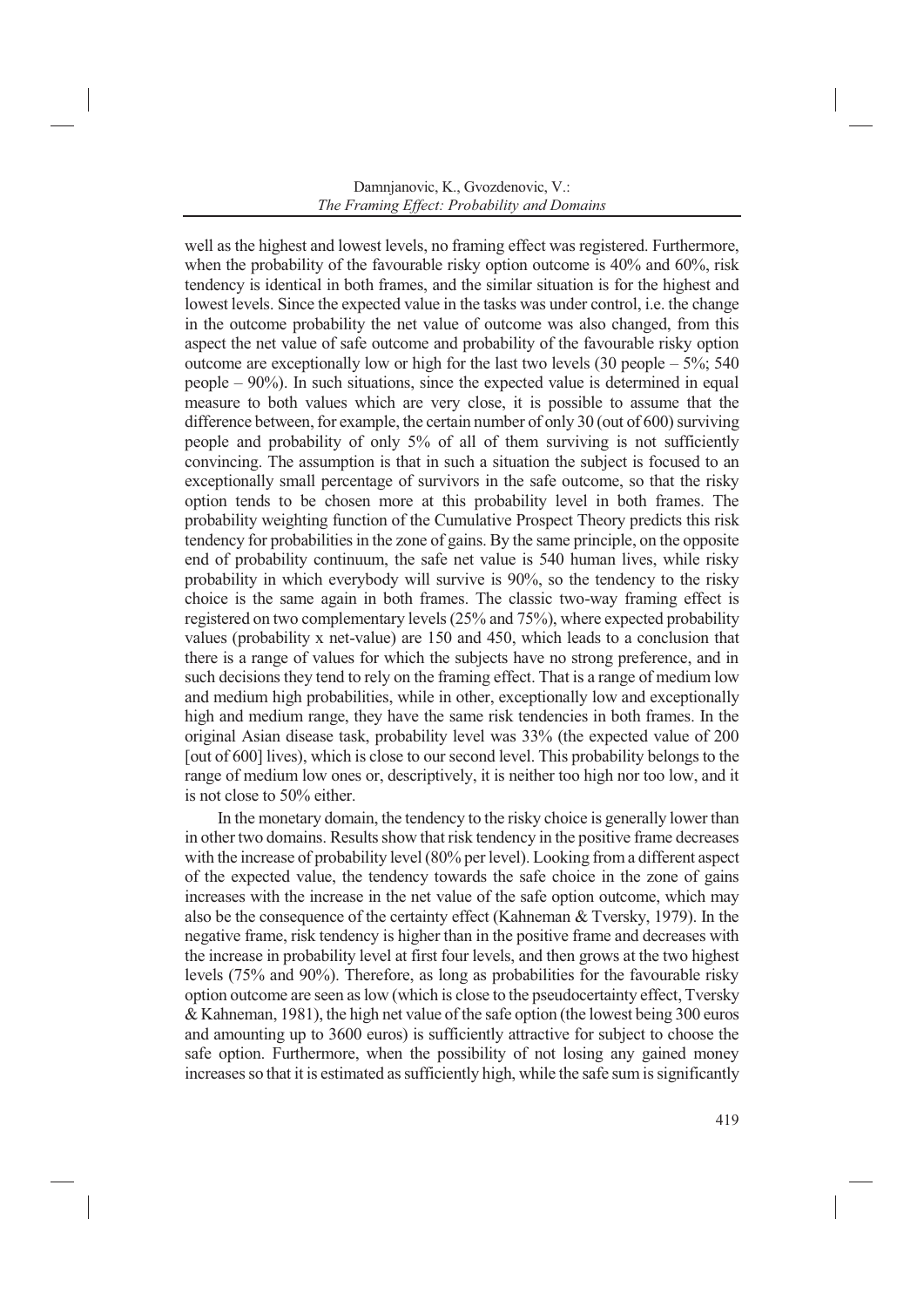lower that the initial one (1500 euros and 300 euros), the subjects become more willing to risk. This is in line with the probability weighting function in the Cumulative Prospect Theory, according to which risk tendency is expected in the loss at high probability levels, while the critical point for transferring from overestimating to underestimating given probabilities is between 0.2 and 0.3. Due to different attitudes to risk in the probability function in two frames, the effect was registered at two highest probability levels. This framing effect is one-way, since at both levels (as well as in all tasks in this domain) the subjects made more safe choices than risky ones, but at levels of 75% and 90% the tendency to the risky choice in the negative frame was significantly higher than in the positive frame.

In the health domain the subjects tended more towards risk in the negative than in the positive frame, but in neither frame the choice of the risky option was in linear correlation with the presented probability level. Framing effects were registered at five probability levels except for level of 40%. Just like in the case of risk tendency in this domain, results of binary logistic regression suggest that the size of the framing effect is not the consequence of the change in probability level either. However, the lines of simple effects shown in Figure 1 indicate non-linear dependence of the direction of framing effects and risk level. Namely, at the highest (90%) and lowest (5%) probability levels the effects are two-way, i.e. the safe option (radiation) is preferred in the positive frame, and the risky option (operation) is preferred in the negative frame. At the medium low (25%) and medium high (75%) levels, framing effects are one-way: the subjects in both frames chose the risky option on a large scale but much more significantly in the negative frame. Such an arrangement of directions of the framing effects suggest that (imaginary) decisions in the health domain will be more prone to the framing effects at both ends of probability continuum, while the framing effect will be weaker in the medium range of probabilities.

Having in mind the extremely high level of involvement of subjects in deciding in this domain and in line with the earlier findings (e.g. Huang & Wang, 1996; Reyna & Brainerd, 1995), framing effects are one-way (and more consistent) at high levels of involvement, which was recorded at levels 25% and 75% in our study. Once again, presented net values of the safe outcome (number of years to live) in tasks grow with the increase in probability level of the favourable risky option outcome. That is why at the lowest probability level the safe outcome is only 6 months to live, as opposed to the risky 5% (for 10 more years), and as many as 95% of not surviving the intervention. From that it can be concluded that the subjects demonstrate aversion to "gain", or the unattractive safe option, whereas that aversion is even (significantly) higher when the outcome is described negatively, which results in the framing effect. Such risk tendency in the zone of gains for low probabilities is in line with the probability weighting function of the Cumulative Prospect Theory. According to predictions of the same function, the subjects in our study show risk tendency in the health domain at the highest probability levels (75% and 95%). At these levels, net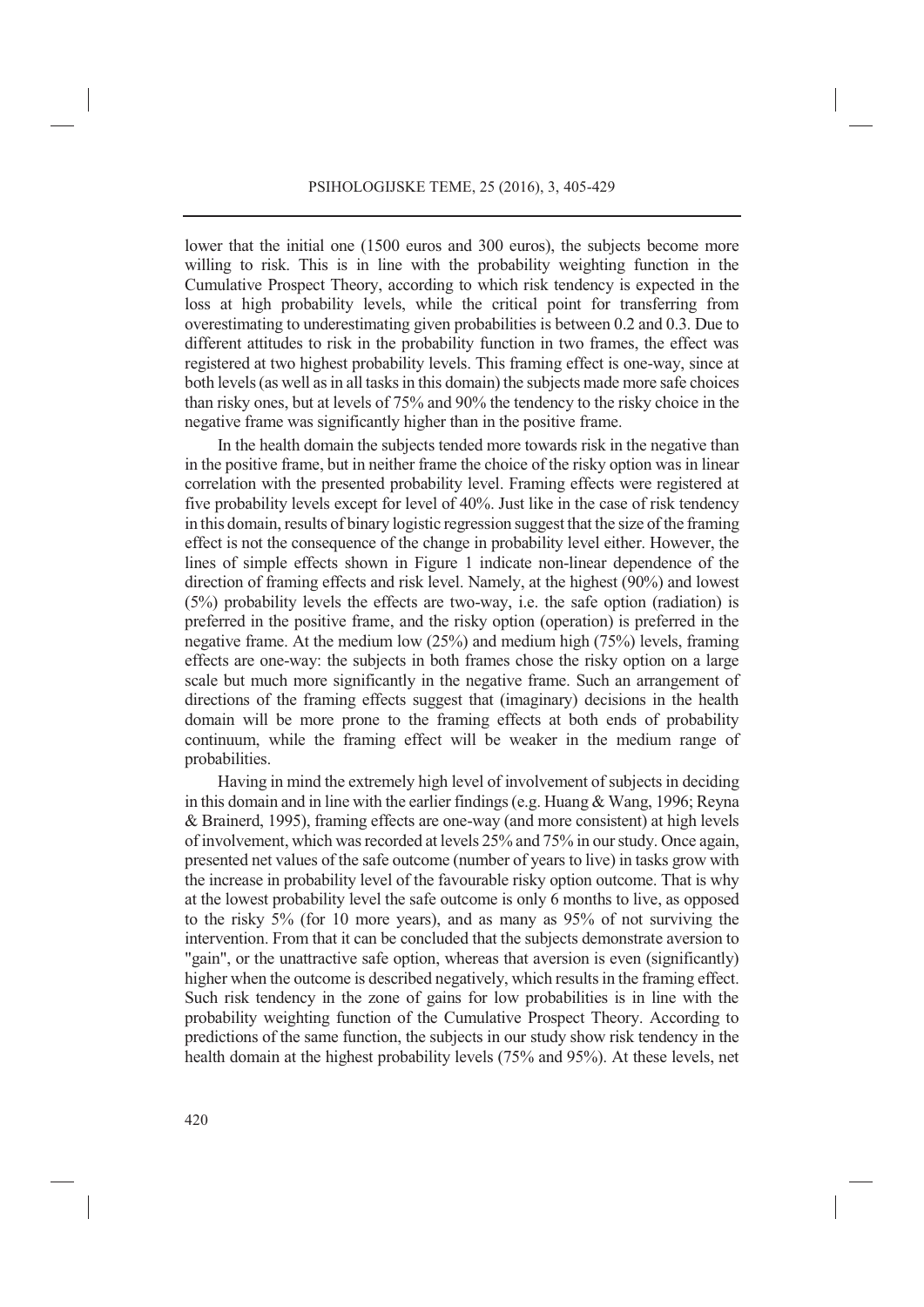values of safe outcomes are relatively high (7.5 and 9 years), but the presented probabilities of even more favourable risky outcomes (10 years) are also high and the subjects treat them like close certainties and are more prone to risk. In the medium range of probabilities, there is a lower tendency to the risky choice than at lower and higher levels and, according to CPT, the subjects underestimate these values of probabilities. In other words, the subjects do not find these risky outcomes "sufficiently likely" and, in comparison to other probabilities, they tend to choose safe options to a larger extent. Risk tendency at these levels is higher in the negative than in the positive frame. While at level of 40% the difference in choosing risky option between two frames is significant and the framing effect is registered, at level of 60% it is not significant.

In short, linear dependence of risk tendency on the presented probability level is registered only in the positive frame of the monetary domain while in other two domains there are specific categorical patterns both of the attitude to risk and of the framing effects. The findings are also in line with the earlier studies in the aspect of higher risk tendency, when a pair of terms survival-dying was used as the frame (Wang, 1996b; Wang & Johnston, 1995). In these studies, the expected value was varied through variations in net values of the outcome and not through varying probability, which was constant. Results of our study show that the violation of the principle of normatively rational deciding was affected, apart from the frames, by one of the factors of expected value – the outcome probability of the risky option. The findings are not in line with the predictions of the normative Expected Utility Theory or the cognitive Fuzzy-trace Theory, but they do, in general, confirm predictions of the Cumulative Prospect Theory. Our findings replicate results of earlier, although rare, studies investigating the correlation of the framing effects and presented probability level (Gvozdenović & Damnjanović, 2016; Milićević et al., 2007; Wang, 1996b). The Fuzzy-trace Theory does not predict the change of the framing effect in the probability function and on the basis of our findings we can conclude that this model neglects the empirically significant aspect of the framing effect.

As for limitations of these findings, they stem both from the nature of the phenomenon of the framing effect and theoretical model within which it was examined, as well as from methodological aspects of our study. Although the psychological approach to investigating decision-making, just as other descriptive approaches, is founded on the prospect theory, in the literature the theory of Kahneman and Tversky is categorised in the group of formal, and not in the group of cognitive models (Kühberger, 2002). The model of the Prospect Theory also implies cognitive elements in deciding, but those elements are not elaborated either in the original version of the theory or in the Cumulative Prospect Theory; they are only implied as different psycho-physical functions on the basis of attitude to losses and gains between which there is a reference point (Kahneman & Tversky, 1982; Tversky & Kahneman, 1992). The question of how the cognitive system operates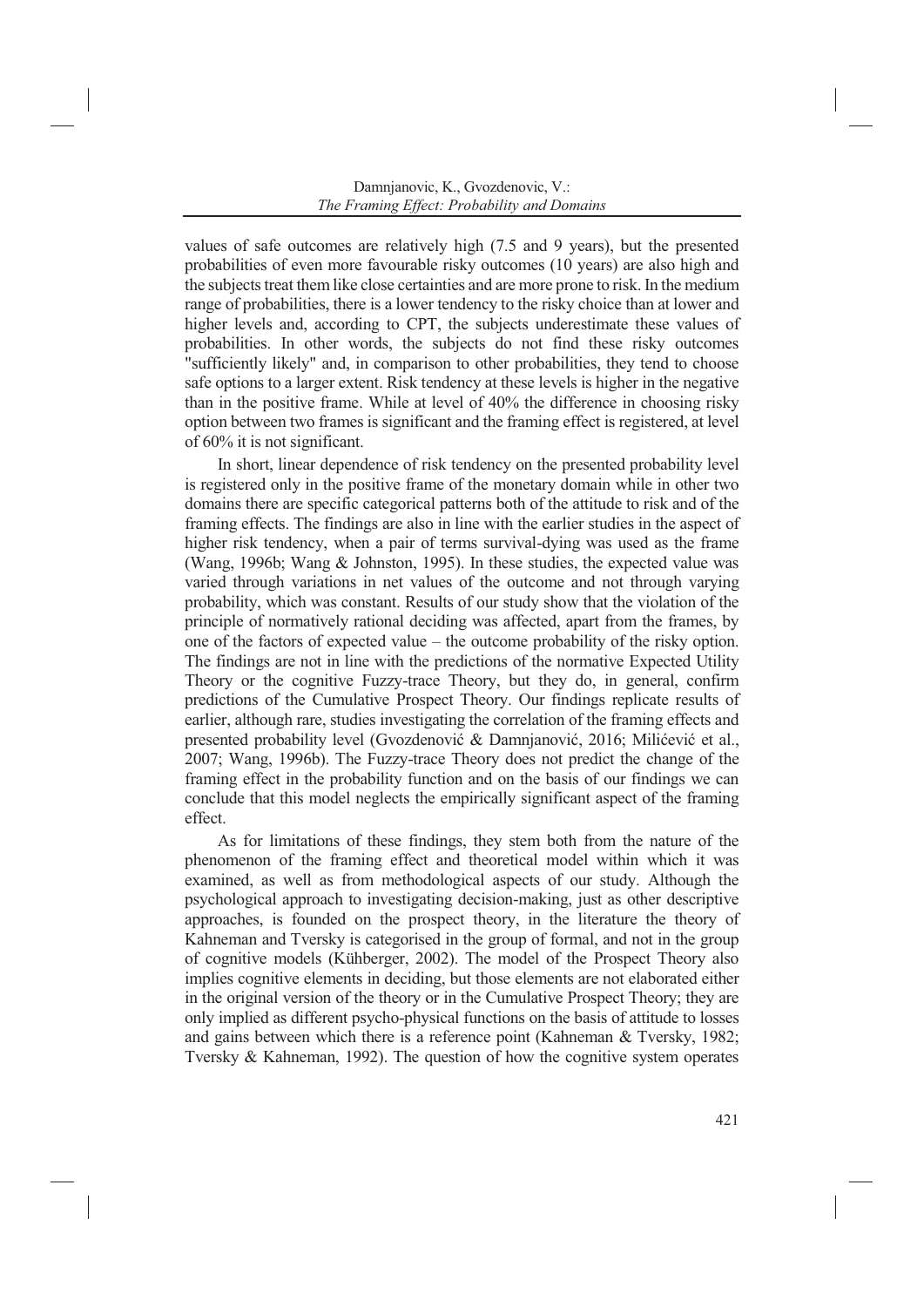with elements of the task of risky deciding marked by the frame and probability is definitely still open. The prospect theory was aimed at offering a model which should describe how the deciding process really progresses and in that sense it has a limited range because this methodological approach does not directly investigate cognitive mechanisms in the basis of deciding.

Results of our study show that, despite the experimenter's invested efforts to record them in the context within which the outcome is presented, there are probability levels where subjects copy the preference order from the positive to the negative frame. However, in this study, the outcome probability of the risky option (which is one of the two mathematical factors of expected value, next to the net value) was operationalised by the factor with six levels, whereas the continuum was only assumed. In order to give a precise description of dependence of the framing effect on the presented probability level, further studies should include the whole probability range (from 0 to1). In addition, the initial net value our subjects had to opt for (6000  $\epsilon$ ) is another mathematical factor of expected value and it can be assumed that expanding the value range can influence the framing effect, which makes our findings limited in that aspect as well.

Results of this study are in line with former findings leading to the conclusion that risk aversion is not unambiguous and that it depends on whether the DM sees costs as reduced income or as a loss, as well as on the amount of "saved" money. The risk tendency recorded in the negative frame and different behaviours in the zones of gains and losses are generally in line with the decision-making model of the Cumulative Prospect Theory.

#### **References**

- Almashat, S., Ayotte, B., Edelstein, B., & Margrett, J. (2008). Framing effect debiasing in medical decision making. *Patient Education and Counseling*, *71*(1), 102-107.
- Bless, H., Betsch, T., & Franzen, A. (1998). Framing the framing effect: The impact of context cues on solutions to the 'Asian disease' problem. *European Journal of Social Psychology, 28,* 287-291.
- Bornstein, B., & Elmer, A. (2001). Rationality in medical decision making: A review of the literature on doctors' decision-making biases*. Journal of Evaluation in Clinical Practice*, *7*(2), 97-107.
- Chapman, G. (2004). The psychology of medical decision making. In D. Koehler, & N. Harvey (Eds.), *Handbook of judgment and decision making* (pp. 585-603). Oxford, UK: Blackwell.
- Christensen, C., Heckerling, P., Mackesy, M., Bernstein, L., & Elstein, A. (1991). Framing bias among expert and novice physicians. *Academic Medicine, 66*, 76-78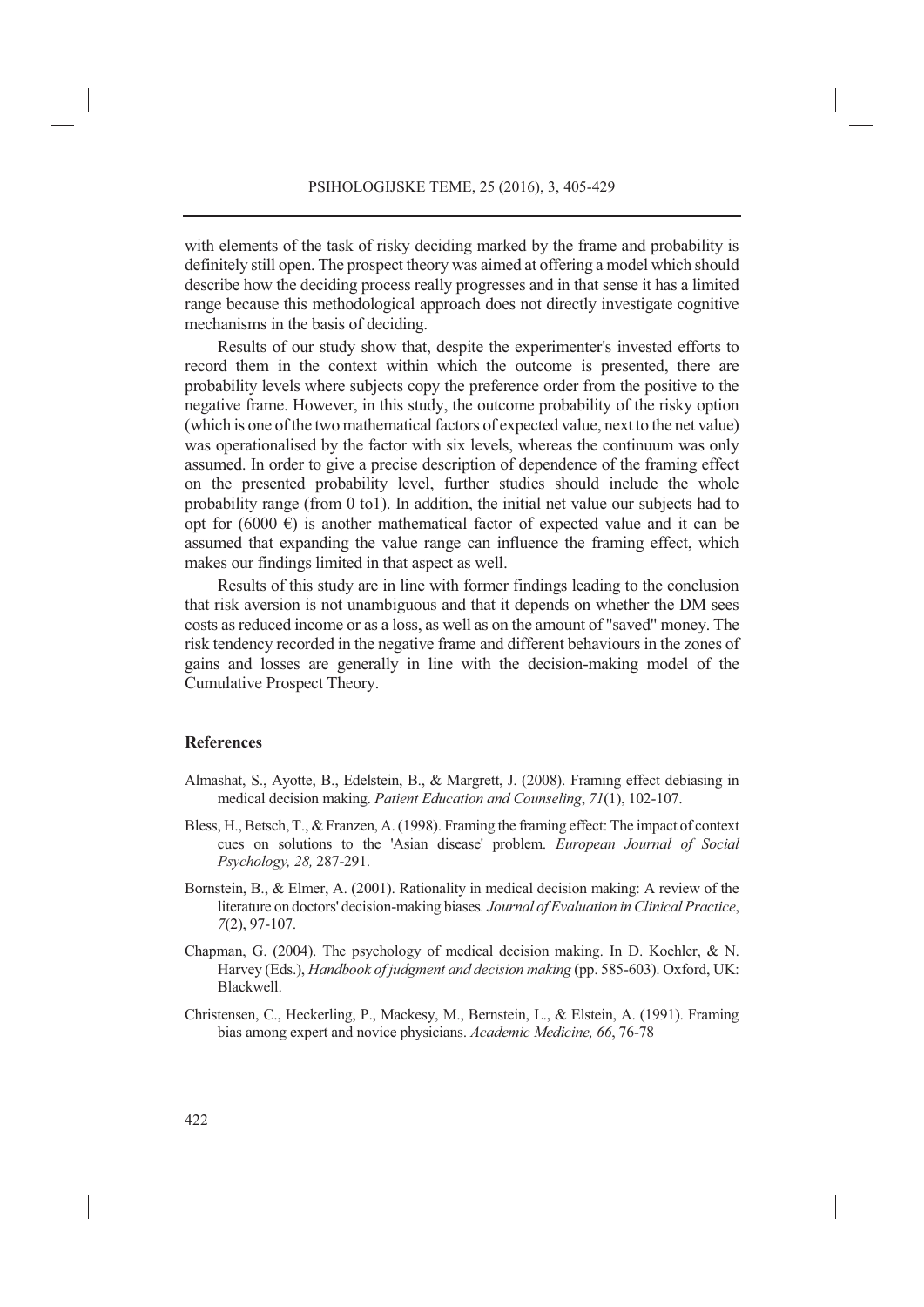- Covey, J. (2007). A meta-analysis of the effects of presenting treatment benefits in different formats. *Medical Decision Making*, *27*(5), 638-654.
- Damnjanović, K. (2013). *Efekat okvira: Domen odlučivanja.* In *The IV Conference Current Trends in Psychology, Book of abstracts* (pp. 113-115). Novi Sad, Serbia: Faculty of Philosophy
- Edwards, A., Elwyn, G., Covey, J., Matthews, E., & Pill, R. (2001). Presenting risk information - A review of the effects of 'framing' and other manipulations on patient outcomes. *Journal of Health Communication*, *6*(1), 61-82.
- Eraker S., & Sox, H. (1981). Assessment of patients' preferences for therapeutic outcomes. *Medical Decision Making, 1*(1), 29-39.
- Fagley, N., & Miller, M. (1997). Framing effects and arenas of choice. *Organizational Behavior and Human Decision Processes, 71*, 355-373.
- Fischer, G., & Hawkins, S. (1993). Scale compatibility, strategy compatibility and the prominence effect. *Journal of Experimental Psychology: Human Perception and Performance*, *19*, 580-597.
- Frisch, D. (1993). Reasons for framing effects. *Organizational Behavior and Human Decision Processes, 54,* 399-429.
- Ganzach, Y., & Schul, Y. (1995). The influence of quantity of information and valence framing on decision. *Acta Psychologica*, *89,* 23-36
- Garcia-Retamero, R., & Galesic, M. (2010). How to reduce the effect of framing on messages about health? *Journal of General Internal Medicine*, *25*(12), 1323-1329.
- Gvozdenović, V., & Damnjanović, K. (in press). Influence of the probabilty level on the framing effect in the reference point of loss. *Primenjena psihologija.*
- Haward, M., Murphy, R., & Lorenz, J. (2008). Message framing and perinatal decisions. *Pediatrics*, *122*(1), 109-118.
- Huang. Y., & Wang. L. (2010). Sex differences in framing effects across task domain. *Personality and Individual Differences, 48*, 649-653.
- Huber, O., Huber, O.W., & Bär, A. (2014), Framing of decisions: Effect on active and passive risk avoidance. *Journal of Behavioral Decision Making*, *27*(5), 444-453.
- Huber, O., Wider, R., & Huber, O.W. (1997). Active information search and complete information presentation in naturalistic risky decision tasks. *Acta Psychologica*, *95*(1), 15-29.
- Jou, J., Shanteau, J., & Harris, R. (1996). An information processing view of framing effects: The role of causual-schemas in decision-making. *Memory & Cognition, 24,* 1-15.
- Kahneman, D. (2011). *Thinking, fast and slow*. New York, USA: Farrar, Straus and Giroux.
- Kahneman, D., & Tversky, A. (1979). Prospect theory: An analysis of decision under risk. *Econometrica*, *47*, 263-291.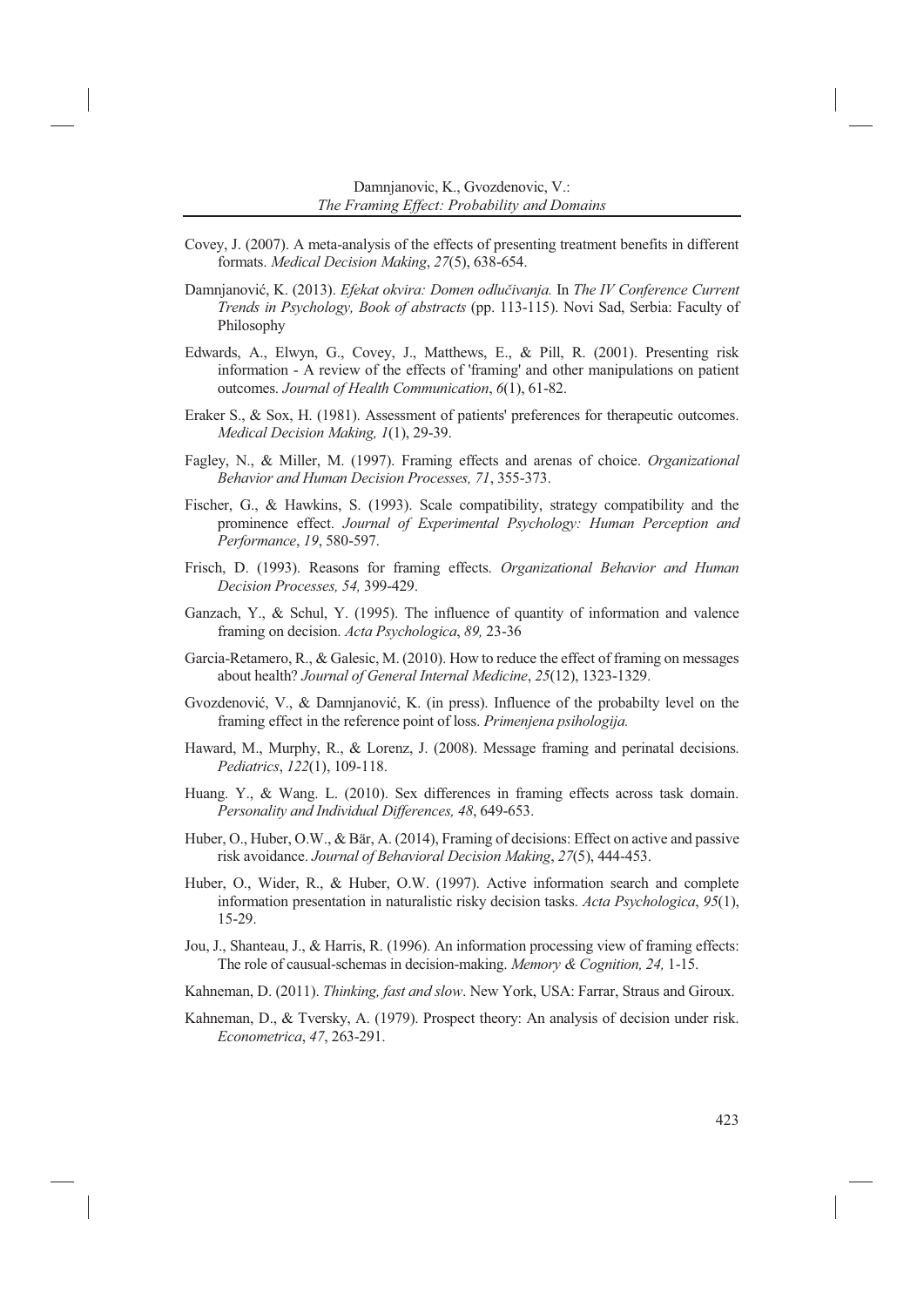- Kashima, Y., & Maher, P. (1995). Framing of decisions under ambiguity. *Journal Behavioral Decision Making, 4*, 249-262.
- Kühberger, A. (1995). The framing of decisions: A new look at old problems. *Organizational Behavior and Human Decision Processes, 62,* 230-240.
- Kühberger, A. (1998). The influence of framing on risky decisions: A meta-analysis. *Organizational Behavior and Human Decision Processes*, *75*(1), 23-55.
- Kühberger, A. (2002). Theoretical conceptions of framing effects in risky decisions. In R. Ranyard, W. Crozier, & O. Svenson (Eds.), *Decision making: Cognitive models and explanations* (pp. 128-144). London, UK: Routledge.
- Kühberger, A., & Tanner, C. (2010). Risky choice framing: Task versions and a comparison of prospect theory and fuzzy-trace theory. *Journal of Behavioral Decision Making, 23*, 314-329.
- Levin, P., Schneider, S., & Gaeth, G. (1998). All frames are not created equal: A typology and critical analysis of framing effects. *Organizational Behavior and Human Decision Processes*, *76*, 149-188.
- Li, S., & Adams, A. (1995). Is there something more important behind framing? *Organizational Behavior and Human Decision Processes*, *62*(2), 216-219.
- McNeil, B.J., Pauker, S.G., Sox Jr, H.C., & Tversky, A. (1982). On the elicitation of preferences for alternative therapies. *New England Journal of Medicine, 306*(21), 1259- 1262.
- Milićević, A., Pavličić, D., & Kostić, A. (2007). The dynamics of change in decision making under risk. *Psihologija*, *40*(1), 147-164.
- Moxey, A., O'Connell, D., McGettigan, P., & Henry, D. (2003). Describing treatment effects to patients. *Journal of General Internal Medicine*, *18*(11), 948-959.
- O'Connor, A. (1989). Effects of framing and level of probability on patients' preferences for cancer chemotherapy. *Journal of Clinical Epidemiology*, *42*(2), 119-126.
- Reyna, V., & Brainerd, C. (1991). Fuzzy-trace theory and framing effects in choice: Gist extraction, truncation, and conversion. *Journal Behavioral Decision Making, 4*, 249- 262.
- Reyna, V., & Brainerd, C. (1995). Fuzzy-trace theory: Some foundational issues. *Learning and Individual Differences*, *7*, 145-162.
- Reyna, V., & Brainerd, C. (2007). The importance of mathematics in health and human judgment: Numeracy, risk communication, and medical decision making. *Learning and Individual Differences*, *17*, 147-159.
- Reyna, V., & Farley, F. (2006). Risk and rationality in adolescent decision-making: Implications for theory, practice, and public policy. *Psychological Science in the Public Interest*, *7*, 1-44.
- Reyna, V., Lloyd, F., & Brainerd, C. (2003). Memory, development, and rationality: An integrative theory of judgment and decision-making. In S. Schneider, & J. Shanteau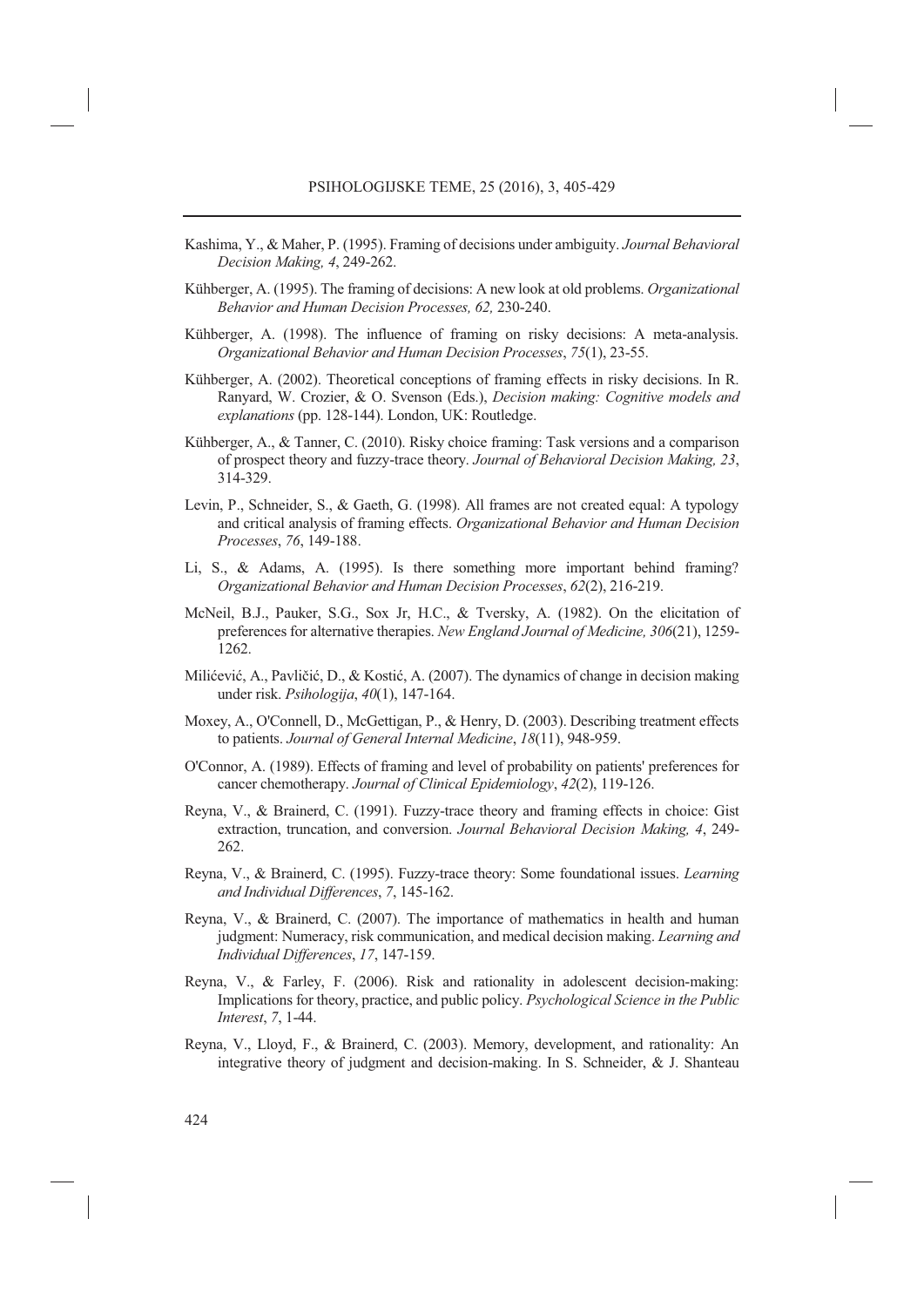(Eds.). *Emerging perspectives on judgment and decision research* (pp. 201-245). New York, USA: Cambridge University Press.

- Schneider, S. (1992). Framing and conflict: Aspiration level contingency, the status quo, and current theories of risky choice. *Journal of Experimental Psychology: Learning, Memory, and Cognition, 18*(5), 1040-1057.
- Schwartz, A., & Hasnain, M. (2002). Risk perception and risk attitude in informed consent. *Risk, Decision and Policy*, *7*(2), 121-130.
- Shafir, E. (1993). Choosing versus rejecting: Why some options are both better and worse than others. *Memory & Cognition*, *21*(4), 546-556.
- Sniezek, J., Paese, P., & Switzer, F. (1990). The effect of choosing on confidence in choice. *Organizational Behavior and Human Decision Processes*, *46*(2), 264-282.
- Su, Y., Rao, L., Sun, H., Du, X., Li, X., & Li, S. (2013). Is making a risky choice based on a weighting and adding process? An eye-tracking investigation. *Journal of Experimental Psychology: Learning, Memory, and Cognition*, *39*(6), 1765-1780.
- Takemura, K. (1994). Influence of elaboration on the framing of decision. *Journal of Psychology*, *128,* 33-39.
- Tversky, A., & Kahneman, D. (1981). The framing of decisions and psychology of choice. *Science*, *211*, 453-458.
- Tversky, A., & Kahneman, D. (1992). Advances in prospect theory: Cumulative representation of uncertainty. *Journal of Risk and Uncertainty, 5,* 297-323.
- Tyszka, T., & Zaleskiewicz, T. (2006). When does information about probability count in choices under risk? *Risk Analysis*, *26*(6), 1623-1636.
- Urbany, J., & Dickson, P. (1990). Prospect theory and pricing decisions. *Journal of Behavioral Economics*, *19*(1), 69-80.
- Wang, X. (1996a). Domain-specific rationality in human choices: Violations of utility axioms and social contexts. *Cognition, 60,* 31-63.
- Wang, X. (1996b). Framing effects: Dynamics and task domains. *Organizational Behavior and Human Decision Processes, 68,* 145-157.
- Wang, X., & Johnston, V. (1995). Perceived social context and risk preference: A reexamination of framing effects in a life-death decision problem. *Journal of Behavioral Decision Making*, *8*(4), 279-293.
- Wedell, D. (1997). Another look at reasons for choosing and rejecting. *Memory & Cognition, 25*(6), 873-887.
- Wilson, E. (1927). Probable inference, the law of succession, and statistical inference. *Journal of the American Statistical Association*, *22*, 209-212.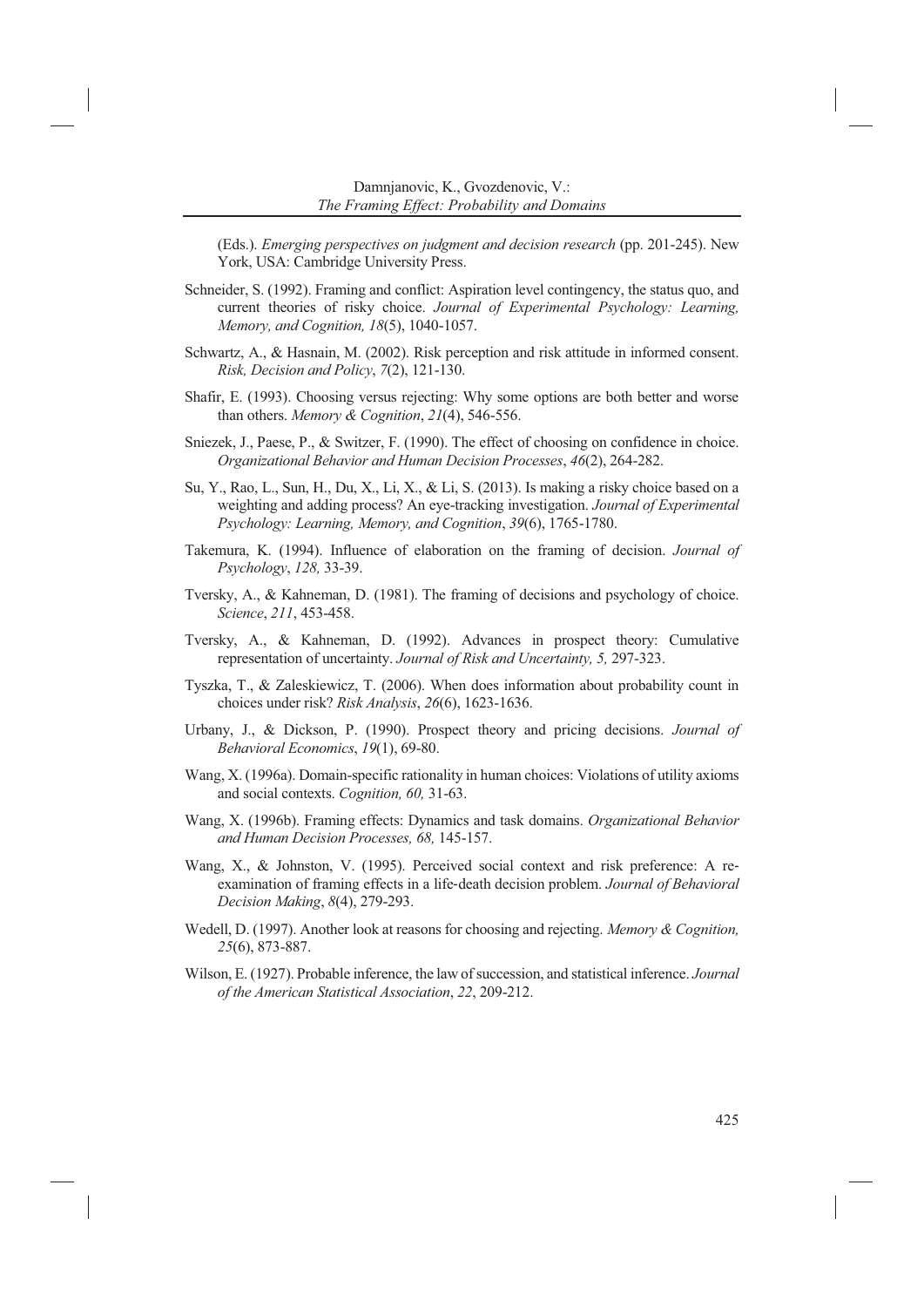## **Utjecaj razine vjerojatnosti na efekt okvira**

#### **Sažetak**

U istraživanjima se djelovanja okvira rizičnog izbora uglavnom primjenjuju zadaci u kojima se ispituje utjecaj samo jedne razine vjerojatnosti, odnosno rizičnosti, na izbor nerizične ili rizične opcije. Cilj je provedenog istraživanja bio ispitivanje efekta okvira u funkciji razine vjerojatnosti realizacije ishoda rizične opcije u tri domene odlučivanja: zdravlje, novac i ljudski životi. Potvrđeno je da domena odlučivanja moderira djelovanje okvira. U monetarnoj je domeni odlučivanja potvrđena generalna averzija prema riziku, registrirana u ranijim istraživanjima. Na visokim se razinama vjerojatnosti u oba okvira registrira efekt okvira, a na nižim razinama vjerojatnosti nije registriran efekt okvira. U domeni je odlučivanja o ljudskim životima efekt okvira registriran na srednje visokim i srednje niskim razinama vjerojatnosti. U domeni odlučivanja o zdravlju efekt okvira registrira se na gotovo čitavom opsegu vjerojatnosti, po čemu se ova domena izdvaja od prethodnih dviju. Rezultati pokazuju da odnos prema riziku nije istovjetan na različitim razinama vjerojatnosti i da dinamika odnosa prema riziku utječe na efekt okvira te da je obrazac efekta okvira drugačiji u različitim domenama odlučivanja. Drugim riječima, lingvistička manipulacija koja predstavlja okvir u zadacima ima učinak na promjenu redoslijeda preferencija tek kada je mogućnost dobitka (iskazana vjerojatnošću) procijenjena kao dovoljno visoka.

**Ključne reči:** efekt okvira, rizično odlučivanje, vjerojatnost ishoda, domena odlučivanja

### **Influencia del nivel de probabilidad en el efecto de encuadre**

#### **Resumen**

La investigación del efecto de encuadre de la elección arriesgada en su mayoría se aplica a las tareas en las que se examinó el efecto de una sola probabilidad o nivel de riesgo para la elección de opciones no arriesgadas o arriesgadas. El objetivo de esta investigación fue investigar el efecto de encuadre en la función del nivel de probabilidad para el resultado de la opción arriesgada en tres dominios de toma de decisiones: salud, dinero y vidas humanas. Se ha confirmado que el dominio de toma de decisiones modera el efecto de encuadre. En el dominio monetario la aversión general de riesgos se ha registrado igual que en las investigaciones previas. A niveles altos de probabilidad el efecto de encuadre se ha registrado en ambos marcos, mientras que no se ha registrado a niveles bajos de probabilidad. En el dominio de toma de decisiones para la vida humana, el efecto de encuadre se ha registrado a niveles medio altos y medio bajos de probabilidad. En el dominio de toma de decisiones para la salud, el efecto de encuadre se ha registrado casi a todos los niveles de probabilidad, y este dominio difiere de los dos anteriores. Los resultados muestran que la actitud hacia el riesgo no es idéntica a diferentes niveles de probabilidad, que la dinámica de la actitud hacia el riesgo influye en el efecto de encuadre y que el patrón de este efecto es diferente en diferentes dominios de toma de decisiones. Es decir, la manipulación lingüística que representa el marco en las tareas afecta el cambio en el orden de preferencia cuando la posibilidad de ganancia (expresada en probabilidad) se estima como suficientemente alta.

**Palabras claves:** efecto de encuadre, toma de decisiones arriesgada, probabilidad de resultados, dominio de toma de decisiones

Primljeno: 21.12.2015.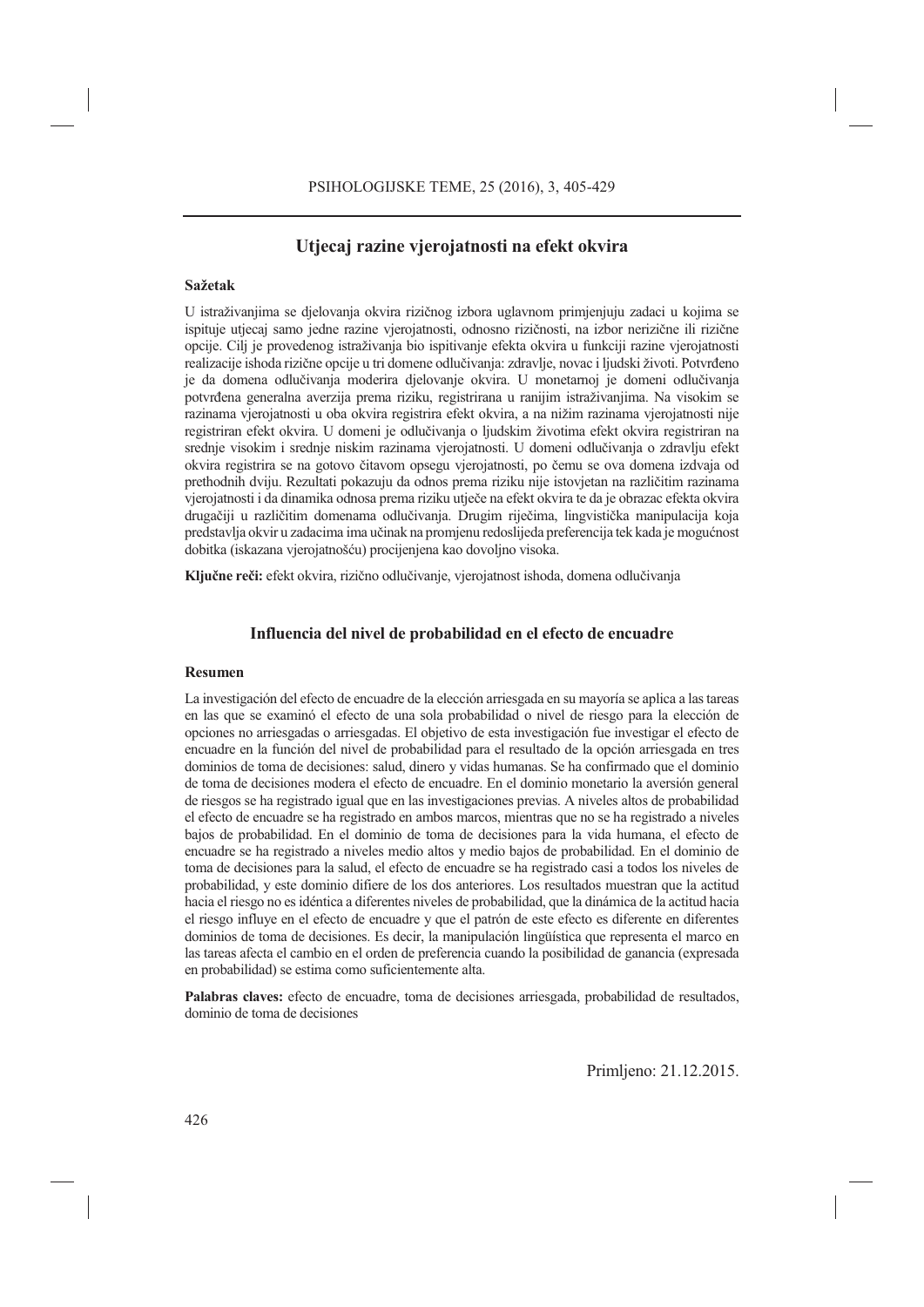## **Appendix 1**

## *Overview of Stimuli Production*

The stimuli for the first (lowest) level of probability factor are shown  $-5\%$ (probability of favourable risky option outcome  $(p<sub>far</sub>)$ . By increasing the shown probability level, the net value of the safe outcome (vsure) and probability of unfavourable outcome  $(p_{unf})$  of the risky option also changed in both options of each frame (in order to make expected values of the options uniform). Those values are shown in bold. All other task elements at different probability levels are the same, whereas this is a structure of a classic task.

## DOMAIN OF HUMAN LIVES

Prologue: Imagine that Serbia is getting ready for the out-break of an epidemic of an unusual disease which is expected to take 600 human lives. Two alternative programs against this disease have been proposed and their outcomes have been carefully calculated by experts:

## *Positive frame*

Safe option: If program A is applied,  $30 \text{ (v<sub>sure</sub>)}$  people will survive. Risky option: If program B is applied, there is probability of  $5\%$  ( $p_{\text{fav}}$ ) that all 600 people will survive and probability of **95%** (punf) that no one will survive.

## *Negative frame*

Safe option: If program A is applied, **570** (vsure) people will die. Risky option: If program B, is applied, there is probability of  $5\%$  ( $p_{\text{fav}}$ ) that no one will die and probability of 95% (p<sub>unf</sub>) that all 600 people will die.

Which program will you choose?

## MONETARY DOMAIN

Prologue: You are taking part in the prize game of the Lottery of Serbia which has two rounds. In the first round you won 6000 euros but now, in the second round, you must choose between two lottery tickets:

## *Positive frame*

Safe option: If you choose ticket A, you will get the total of **300 euros** (v<sub>sure</sub>). Risky option: If you choose ticket B, there is probability of  $5\%$  ( $p_{\text{far}}$ ) that you will get the total of 6000 euros and probability of **95%**(punf) that you will get nothing (from both rounds).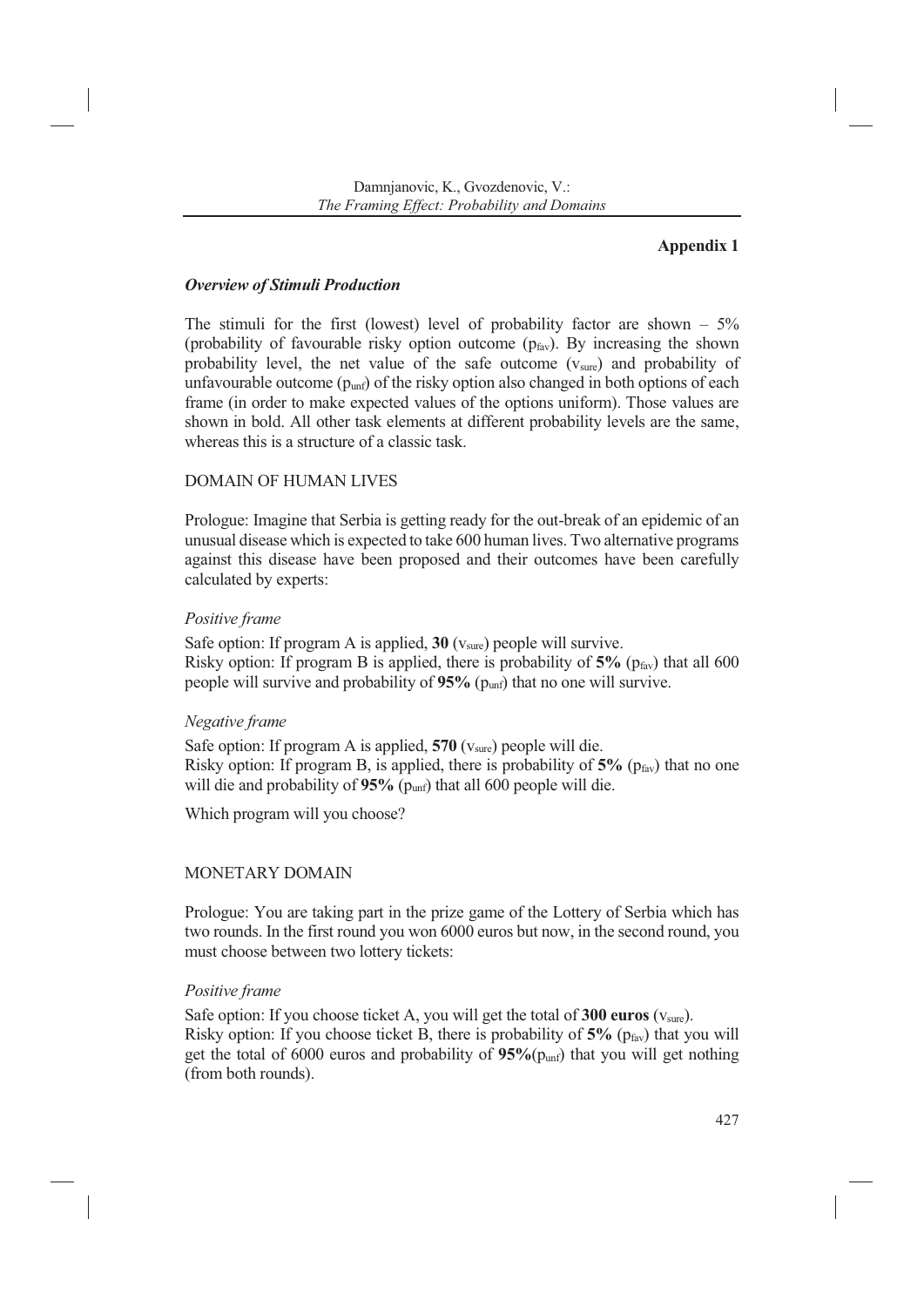### *Negative frame*

Safe option: If you choose ticket A, you will lose **5700 euros** (vsure) from the sum in the first round.

Risky option: If you choose ticket B, there is probability of  $5\%$  ( $p_{\text{far}}$ ) that you will lose nothing from the first round and probability of  $95\%$  ( $p_{unf}$ ) that you will lose everything from the first cycle.

Which lottery ticket will you choose?

### MEDICAL DOMAIN

Prologue: The doctors have told you that you are seriously ill. You should choose between two possible interventions (an operation or radiation).

### *Positive frame*

Safe option: Everybody survives radiation and lives on average for another **half a year** (vsure).

Risky option: The operation is survived by  $5\%$  ( $p_{\text{fav}}$ ) of people and they live on average for another 10 years, while **95%** of people do not survive the operation (punf).

### *Negative frame*

Safe option: During radiation no one dies and the average non-dying period after radiation is **half a year** ( $v_{\text{sure}}$ ).

Risky option: During the operation 9**5%** (punf) people die, while the remaining **5%** (pfav) does not die for another 10 years on average.

Which intervention will you choose?